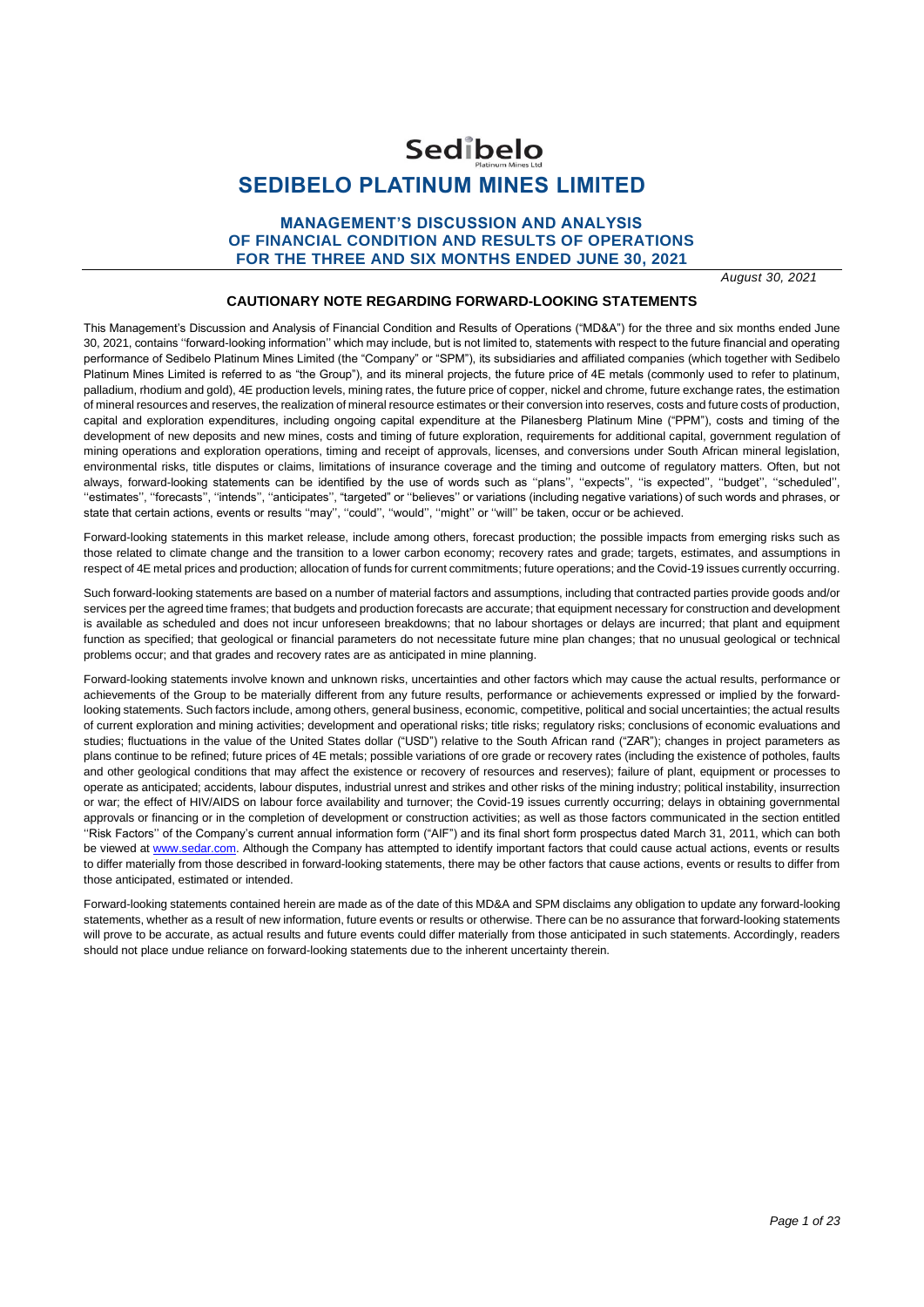# **Management's Discussion and Analysis for the three and six months ended June 30, 2021**

## **1. Introduction**

#### *1.1 Incorporation of Sedibelo Platinum Mine Limited's shares*

Sedibelo Platinum Mines Limited ("the Company") is registered in Guernsey. The Company reports in accordance with the provisions of The Companies (Guernsey) Law, 2008.

### *1.2 Principal activity*

Sedibelo Platinum Mines Limited ("SPM") and its subsidiaries (together "the Group") is a natural resources group of companies engaged in the acquisition, exploration, development and operation of Platinum Group Metals ("PGMs") mineral deposits in South Africa. Through its 100% owned subsidiary, Pilanesberg Platinum Mines Proprietary Limited, the Group has established the Pilanesberg Platinum Mines ("PPM") on the Western Limb of the Bushveld Complex.

PPM is the Group's primary operating asset and consists of:

- The opencast West Pit on the farm Tuschenkomst 135JP;
- A PGM concentrator, adjacent to West Pit; and
- A chromite removal plant, adjacent to West Pit.

PPM management supervises contractors specialising in drilling, blasting and run of mine ore preparation, the load and haul contractor, and manages the PGM concentrator and chromite plant. The Group's principal focus is to maximise profitable metal output from the concentrator.

PPM renewed an exclusive three year offtake agreement with Impala Platinum Limited ("Impala") in Q2 2019. During the three and six months ended June 30, 2021, PGM concentrate was sold via this contract to produce platinum, palladium, rhodium, and gold (collectively referred to as "4E"), plus iridium, ruthenium, copper and nickel.

The consolidation of PGM mineral rights on the farms<br>Tuschenkomst 135JP, Wilgespruit 2JQ and Tuschenkomst 135JP, Wilgespruit 2JQ and Magazynskraal 3JQ, created a single block of mineral rights.

At December 31, 2020, the block of mineral rights on the Western Limb comprised 19.1 million 4E PGM Measured & Indicated Resource ounces and 45.7 million 4E PGM Inferred Resource ounces. These ounces will be developed with new mining infrastructure, utilising the current processing infrastructure at PPM to extract both PGMs and chromite. Surface and shallow underground mining provide embedded cost advantages.

The Group also holds valuable interests in PGM deposits on the Eastern Limb of the Bushveld Complex through its development project namely, Mphahlele; comprising of 6.8 million 4E PGM Measured & Indicated Resource ounces and 8.9 million 4E PGM Inferred Resource ounces at December 31, 2021.

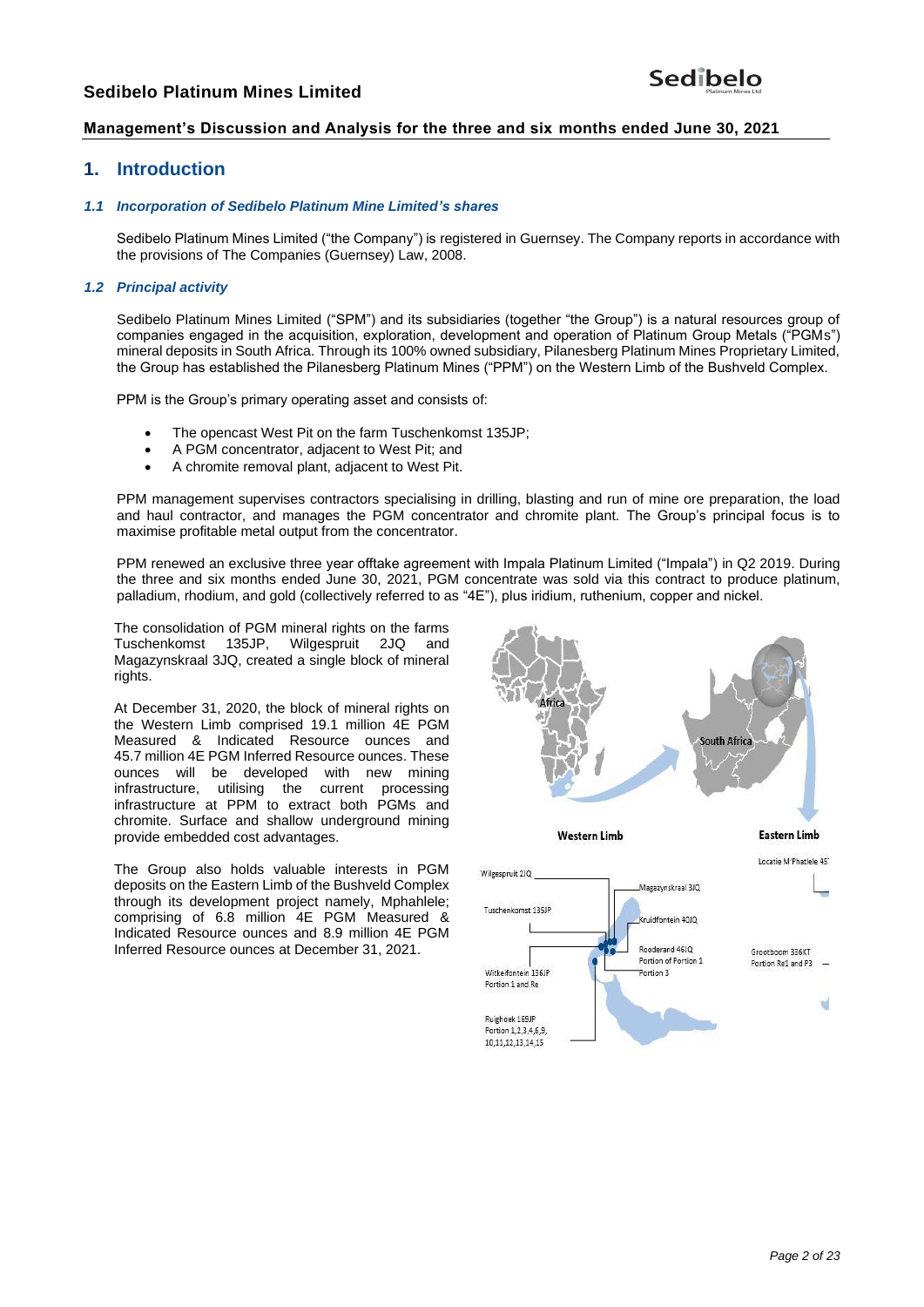## **Management's Discussion and Analysis for the three and six months ended June 30, 2021**

#### *1.3 Future development*





### **Sedibelo East Pit**

The farm Wilgespruit 2JQ is adjacent to the current West Pit operations. The Sedibelo East Pit will be developed and operated as a second open pit with the current West Pit operations. The current life of mine ("LoM") from the Sedibelo East pit is expected to be at least ten (10) years.

PPM has scheduled to commence mining operations at the East Pit (the farm Wilgespruit 2JQ) during the latter half of 2021. This was contingent on procuring alternative farming land for community relocation, as this will provide access to the mining area.

The tender processes to appoint contractors for the drilling, and load and haul, mining operations have commenced and will be concluded once access to the mining area has been obtained. The current mine plan anticipates the production of reef from this area within twelve (12) months after mining commences.

#### **Sedibelo East-Magazynskraal underground project ("Sedibelo Underground")**

The development of the Sedibelo Underground project was approved in December 2020. The development is based on the Bankable Feasibility study completed in July 2020. This study was designed with the objective of minimising capital requirements to first production. The East Block, which has the least structural complexity, will be mined first. This will allow for lower initial capital requirements and quicker realisation of cashflows by mining the higher-grade orebody first. The existing concentrator plant will be used to process the reef. This will require minimal reconfiguration of the concentrator plant and will significantly reduce the capital requirements and project timeline.

Tender enquiries to appoint an engineering-, procurement-, construction-, and mining contractor for the project have been completed. The tender adjudication process is scheduled to commence in September 2021, with the appointment of contractors by the end of Q4 2021. Implementing the detailed designs will commence thereafter.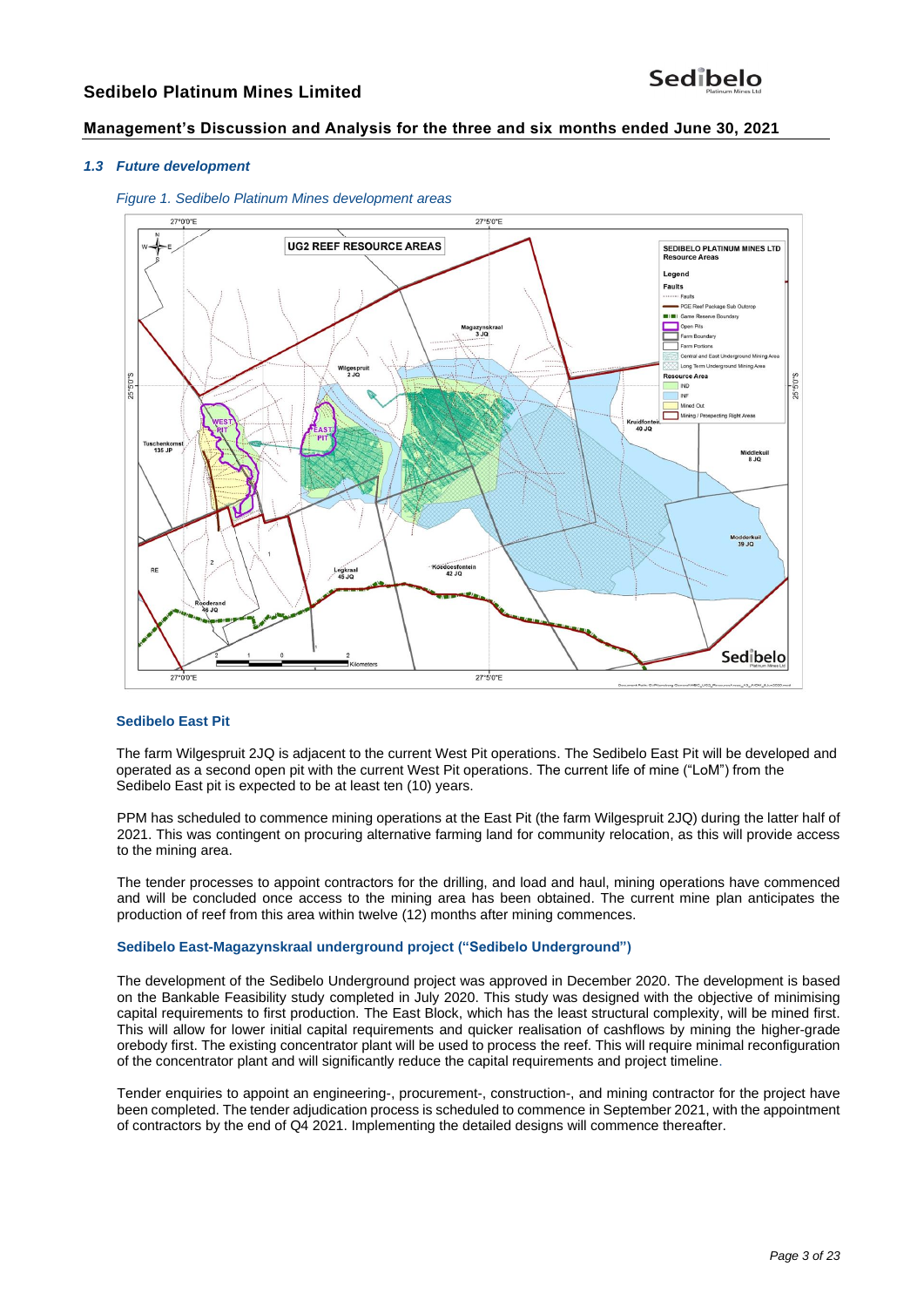## **Management's Discussion and Analysis for the three and six months ended June 30, 2021**

#### **Kell project**

The Kell Process is a patented hydrometallurgical process of four basic sequential steps, all of which are well-proven and commonly used in the metallurgical industry. The process provides high recoveries of base and precious metals. The development of a KellPlant at PPM is an opportunity for SPM to spearhead the introduction of greener processing technology to the market. A 110Ktpa capacity KellPlant is planned for construction on the PPM site. Concentrate will be supplied to this plant from the Western Limb operations (open pit and underground).

Construction of the KellPlant will take an estimated twenty-four (24) months and will commence after financing arrangements are concluded. Detailed design and engineering work for the plant commenced in July 2021.

#### *1.4 Market trends and outlook*

Platinum prices are forecast to rise steadily as improving global growth drives demand for the metal in vehicle, industrial and jewellery applications, and outpaces increasing supply.

The demand for autocatalysts, which require platinum, should improve as semiconductor supply shortages ease, and global vehicle sales continue to recover – especially in the US and EU where sales remain below 2019 levels. Demand growth should find further support by the substitution of palladium for platinum in petrol vehicles as emission standards are tightened in major markets. In particular, the implementation of China VI emissions standards for commercial vehicles should boost demand as they will require platinum-rich catalysts in large trucks, including diesel vehicles. Jewellery demand should rise as sales recover in major regions, especially in India as their second Covid-19 wave abates and pent-up demand related to deferred weddings boost sales in the near term.

The application of platinum in key technologies supporting the zero-emissions hydrogen economy – electrolysers and fuel cells – will release investment demand for platinum over the longer term.

Mined platinum supply is expected to rise due to ramp ups and new projects expected to come online in South Africa. However, South Africa's 3rd Covid-19 wave and intermittent electricity supply disruptions should weigh on supply growth somewhat. Refined supply should remain at high levels on processing of stockpiles following the restart of Amplat's main converter unit in early December 2020, with stockpiles expected to be processed until the end of 2022. Russian supply should recover following the restart of Nornickel's Oktyabrsky and Taimyrsky underground operations (in May and early June respectively) after flooding in February 2020; however, 2021 output is expected to fall on average compared to 2020.

Palladium prices are expected to decrease with the recovery in supply, following the restart of Nornickel's Oktyabrsky and Taimyrsky underground operations. However, production should fall on average in 2021 compared to 2020, with Nornickel reducing its production guidance by about 570koz of palladium (5% of global refined supply). Further downside for palladium prices will come as more vehicle manufacturers substitute palladium with platinum in petrol vehicles. However, tightening emission standards in major markets and a switch from diesel to petrol vehicles, especially in Europe, should limit the decline. Investment demand should fall on expectations of more rapid substitution and on a strengthening dollar.

Rhodium prices are expected to rise as improving global growth and recovering automotive demand outpaces supply. Rhodium prices could maintain a significant premium over platinum and palladium, as rhodium is far more efficient in catalytic systems, particularly in reducing nitrogen oxide ("NOx") emissions. NOx emissions are a primary target for global regulations on air pollution.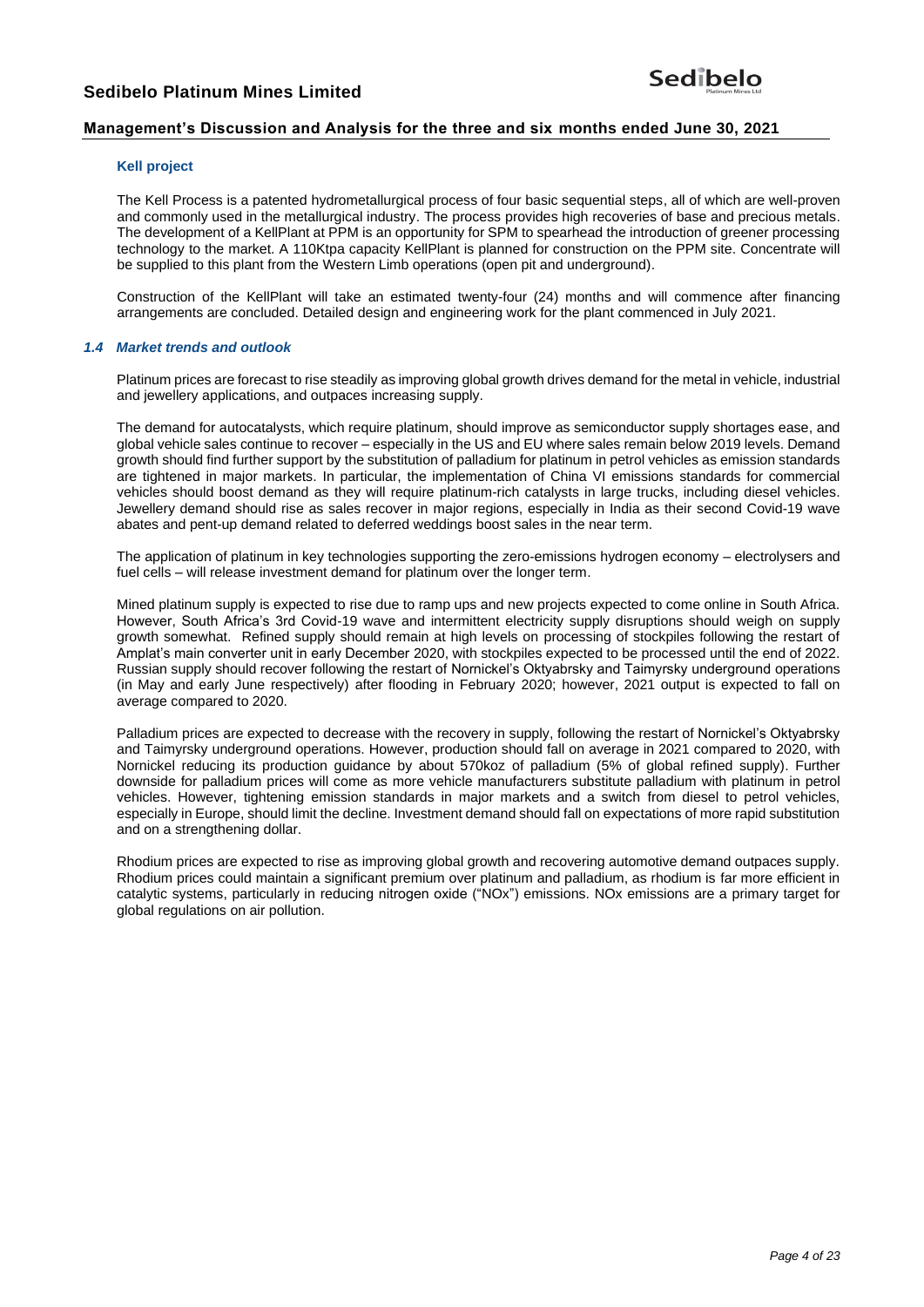# **Management's Discussion and Analysis for the three and six months ended June 30, 2021**







*Figure 3. Annual total supply and changes 2020 to 2021f (koz)*

*Sources: Johnson Matthey; PGM Market report May 2021 and Precious and Related Metals 5-Year Forecast Quarterly Report by Afriforesight - August 2021*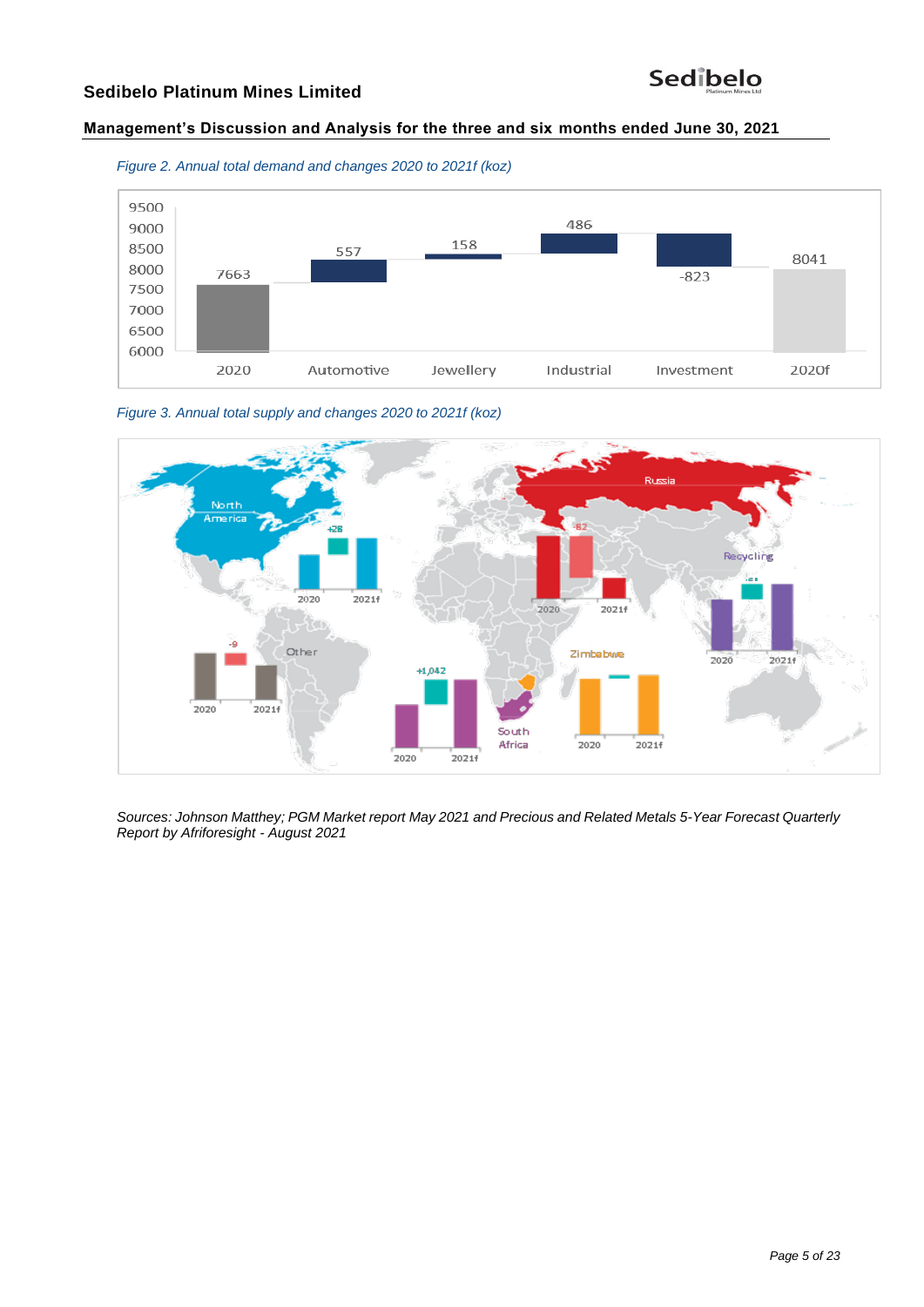## **Management's Discussion and Analysis for the three and six months ended June 30, 2021**

## *1.5 Impact of the Covid-19 pandemic*

The Group's response to Covid-19 prioritises the lives of all stakeholders and seeks to sustain operating activities under agreed precautionary measures. Proactive steps were taken to safeguard the business, with a key focus on supporting the safety, health and wellbeing of employees and contractors. The Company has been managing Covid-19 related health risks through the following measures:

- A risk awareness campaign through various communication channels;
- Identification of high-risk employees;
- Compulsory use of preventative personal protection equipment, which includes face masks, increased hand washing and social distancing;
- Sanitation of common areas and surfaces on a regular basis during the day;
- Placement of hand sanitisers and additional hand washing stations at the surface areas of the mine;
- Limited group meetings and where possible, meetings are conducted virtually in the form of tele- or video conferences;
- Implementation of a comprehensive employee wellness monitoring and support programme.

Measures aligned to global best practice are in place to protect employees and contractors. These include heightened risk mitigation measures through early Covid-19 detection, ongoing pandemic awareness, workplace hygiene, medical surveillance, additional personal protective equipment ("PPE") and medical supplies, and isolation and treatment of suspected and confirmed cases. At August 20, 2021, the Group had three (3) active COVID-19 cases, representing less than 1% of our workforce. We mourn five (5) employees lost to the pandemic.

The likelihood of a shutdown of the mining industry is regarded as very low. South Africa is currently experiencing a third wave of Covid-19 infections, with no restrictions on the mining industry having been enforced following the initial hard lockdown in March 2020.

#### *1.6 Purpose of this MD&A*

This MD&A is provided to enable the reader to assess the financial position and results of operations for the three and six months ended June 30, 2021, compared to the prior corresponding periods. Certain information in this MD&A should be read in conjunction with the audited consolidated financial statements of SPM for the year ended December 31, 2020, and the notes thereto (collectively, the "annual financial statements") prepared in accordance with International Financial Reporting Standards ("IFRS").

These documents can be found at [www.sedibeloplatinum.com](http://www.sedibeloplatinum.com/) an[d www.sedar.com.](http://www.sedar.com/)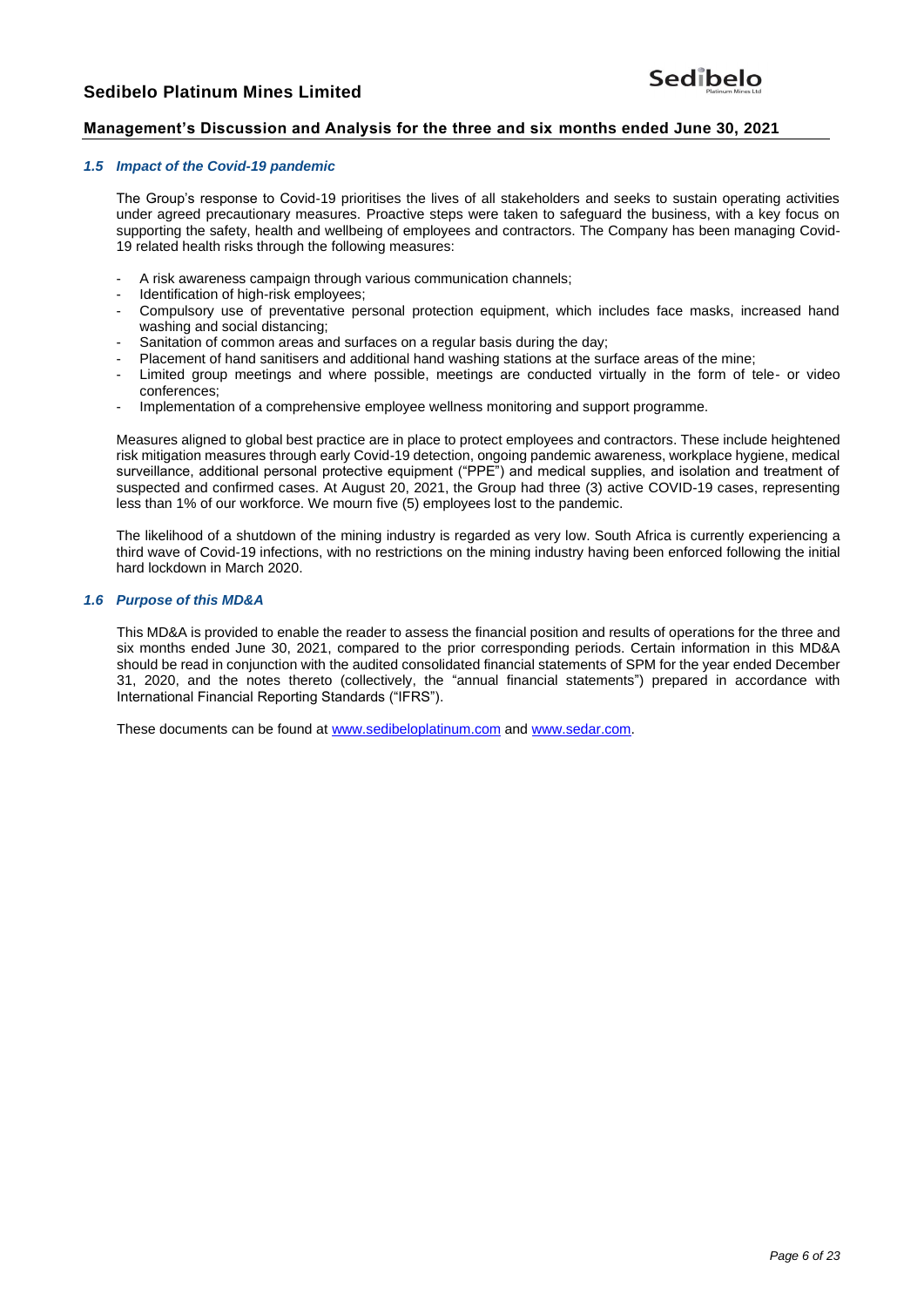## **Management's Discussion and Analysis for the three and six months ended June 30, 2021**

# **2. Review of operations**

#### *2.1 Pilanesberg Platinum Mine*

#### *History*

Stripping of topsoil and waste overburden commenced in March 2008. Reef mining commenced in December 2008. Delivery of the first concentrate to the Northam smelter took place in April 2009. Commercial production was declared on January 1, 2011.

#### *Extraction and processing of ore (reef)*

Due to the close proximity of the PGM-bearing Merensky and Pseudo reefs ("the silicate package") and the U2D package (containing the UG2 reef) in this part of the Bushveld complex, both these ore bodies are extracted through the West Pit. The silicate package is processed in the Merensky circuit of the concentrator and the U2D package routed through the Dense-Medium Separator ("DMS") and then processed in the UG2 circuit. The concentrates from both reef packages are blended and sent to local smelters for further processing into refined metals, according to tolling agreements.

Construction of a chromite removal plant commenced in January 2017. The extraction of chromite from the UG2 circuit, represents an additional revenue stream at a small incremental operational cost. The plant was commissioned in September 2017, with revenue first received in March 2018. Care is taken not to compromise PGM production in the process of improving production of the by-product.

#### *Operations*

*Table 1. Operational performance for the three and six month periods ended June 30, 2021*

|                                                          |            | For the three months ended |                 | For the six months ended |                        |
|----------------------------------------------------------|------------|----------------------------|-----------------|--------------------------|------------------------|
|                                                          | Unit       | <b>Jun 30,</b><br>2021     | Jun 30,<br>2020 | <b>Jun 30,</b><br>2021   | <b>Jun 30,</b><br>2020 |
| Reef delivered to the RoM pad (a)                        | Tonnes     | 702,557                    | 706,979         | 1,020,949                | 1,767,353              |
| Reef processed                                           | Tonnes     | 909,530                    | 662,320         | 1,771,576                | 1,420,934              |
| Reef milled                                              | Tonnes     | 851,322                    | 583,969         | 1,681,475                | 1,296,036              |
| Average milled head grade                                | g/t        | 1.31                       | 1.84            | 1.31                     | 1.69                   |
| Average recovery rate                                    | $\%$       | 72                         | 67              | 72                       | 69                     |
| Average recovered grade                                  | g/t        | 1.02                       | 1.31            | 0.95                     | 1.21                   |
| 4E ounces dispatched and sold (b)<br>4E basket price (c) | Oz.        | 28,039                     | 24,583          | 51,861                   | 50,692                 |
| <b>USD</b>                                               | USD        | 3,061                      | 1,628           | 3,127                    | 1,799                  |
| <b>ZAR</b>                                               | <b>ZAR</b> | 43,276                     | 29,182          | 45,524                   | 29,653                 |
| Total revenue per 4E ounce (d)                           | ZAR        | 34,471                     | 28,311          | 46,327                   | 30,048                 |
| Gross revenue from metal sales                           |            |                            |                 |                          |                        |
| USD                                                      | USD'000    | 68,023                     | 39,558          | 163,823                  | 95,295                 |
| $ZAR$ <sup>(e)</sup>                                     | ZAR'000    | 966,534                    | 695,977         | 2,402,579                | 1,523,207              |

(a) RoM is defined as run of mine.

(b) Metal produced and declared is based on provisional assay results and therefore subject to change until such time that final assay results are received. These changes are not material.

(c) Basket price for 4E (platinum, palladium, rhodium and gold).

(d) Total revenue per 4E ounce is calculated by dividing the gross revenue from metal sales in ZAR by the 4E ounces dispatched and sold.

(e) Gross revenue from metal sales is converted from USD to ZAR using the three and six month average USD/ZAR exchange rate.

An increase in the PGM basket price, combined with higher 4E ounces dispatched, resulted in an increase in revenue from the previous three and six month periods; partially offset by a stronger rand ("ZAR") against the US dollar ("USD") for the three and six month periods ended June 30, 2021.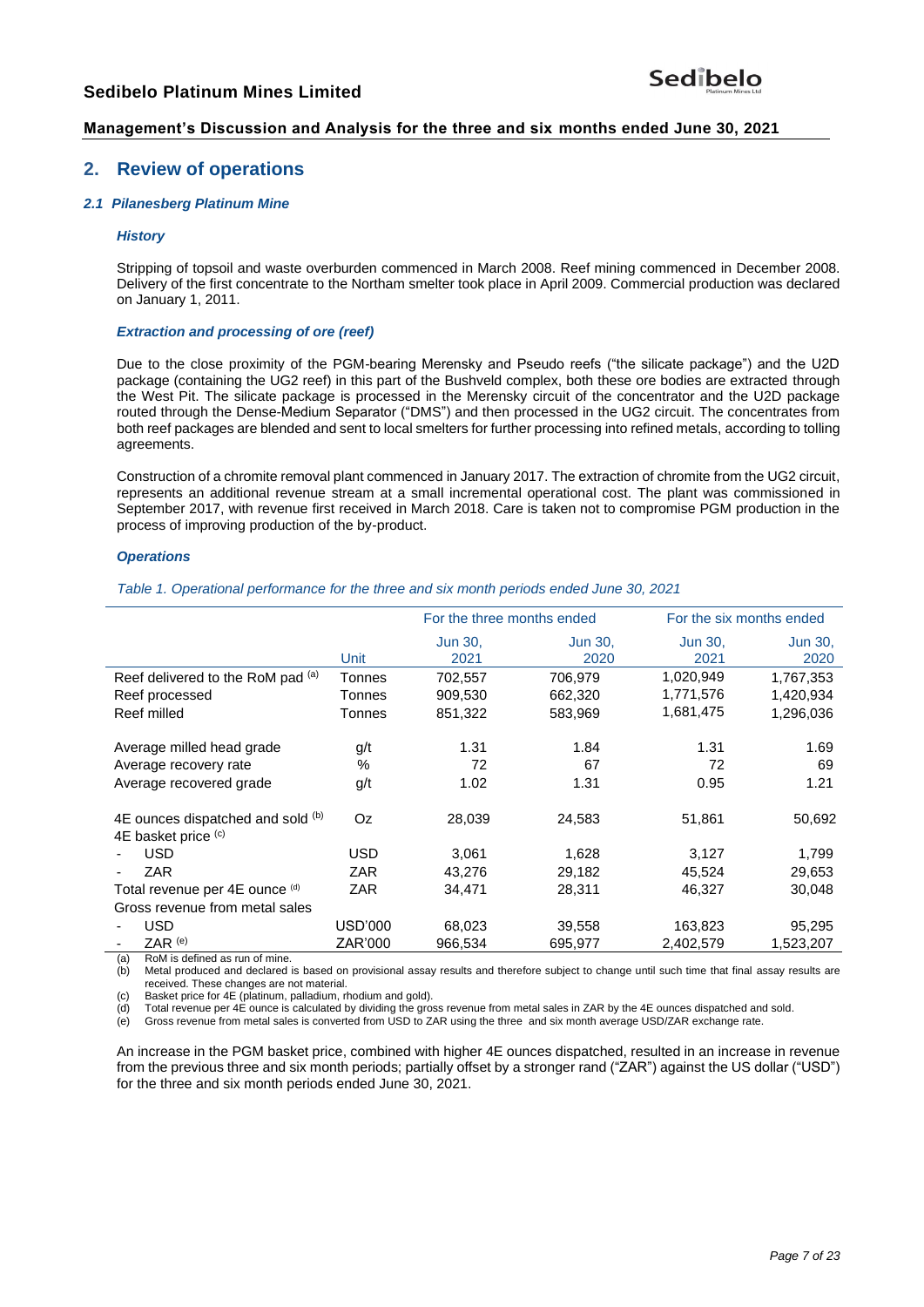# **Management's Discussion and Analysis for the three and six months ended June 30, 2021**





Waste and reef hauled for the three months ended June 30, 2021, increased from Q1 2021. No production was possible in April 2020 due to the initial Covid-19 lockdown in South Africa, which followed the outbreak of the pandemic. Q2 2020 is therefore not comparable. Inclement weather conditions negatively impacted production volumes in April 2021. Although milling targets were met, production from the open pit struggled to meet milling requirements due to limited exposed reef faces, space constraints, and wet conditions in the pit. Different scenarios are continuously being explored to optimise reef extraction with the limited reef faces available.



#### *Figure 5. Production performance*

Metal output increased from Q1 2021 to Q2 2021, mainly due to higher reef production and a consistent feed grade. Reef production is still under pressure due to limited reef faces. The low-grade DMS discard material is making up the shortfall to allow full milling capacity. Low-grade DMS discard represented 33% and 26% of the volumes milled for the three and six month periods ended June 30, 2021. As a result, the average milled head grade decreased by 29% and 23% compared to the comparative periods in 2020. There is a lack of flexibility in mining production from the West Pit, which impacts the continuous delivery of sufficient reef from both reef packages to the plant for processing. The current space available does not allow reef development that can provide the concentrator with the material required to keep both the Merensky and UG2 stream throughput at capacity. Access to the farm Wilgespruit is key to the development of sufficient reef faces to provide more flexibility to the mining operations and sustain consistent plant throughput.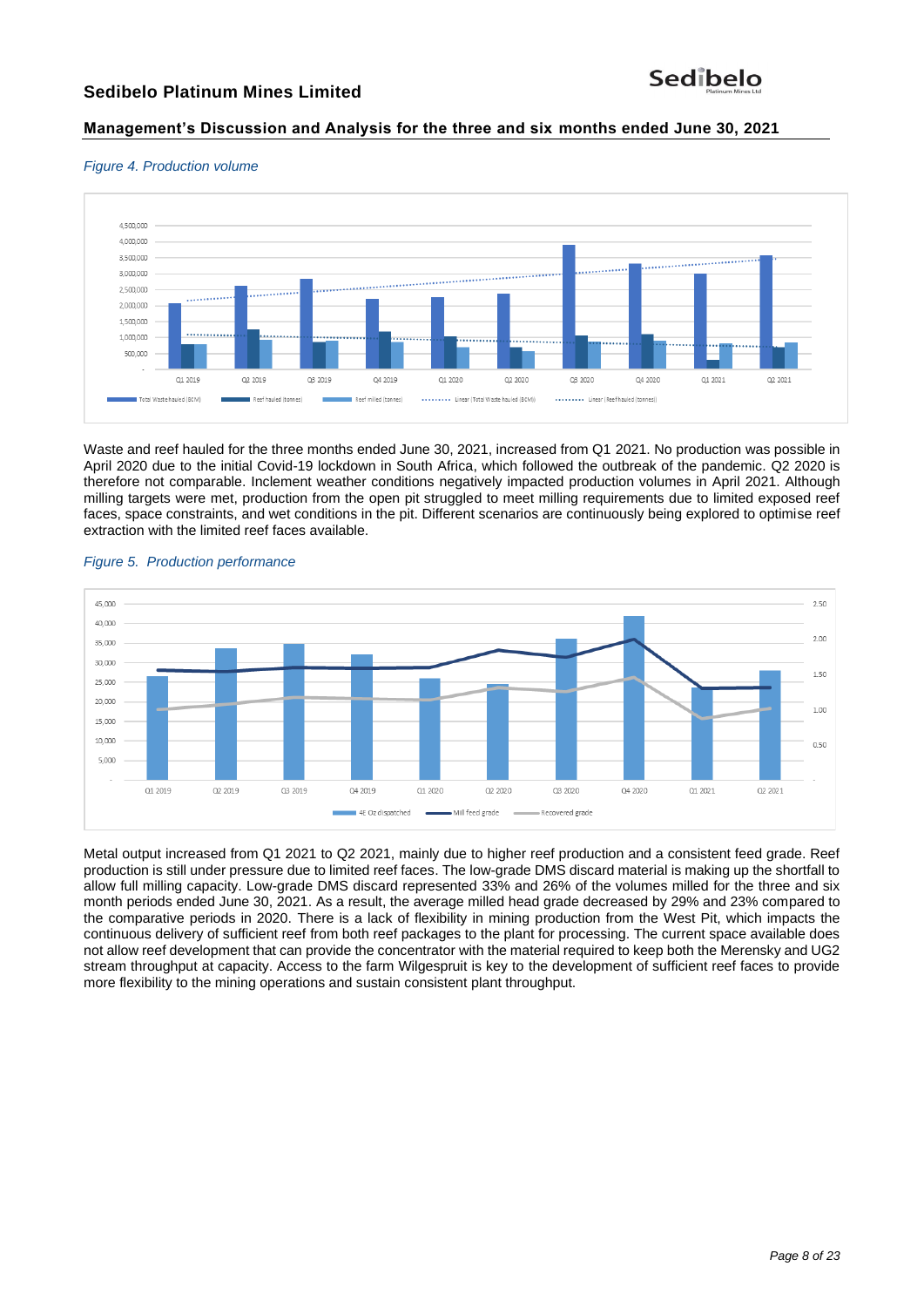# Sedibelo

## **Management's Discussion and Analysis for the three and six months ended June 30, 2021**

#### *2.2 Exploration and development of other PGM properties*

#### *2.2.1 Pilanesberg exploration projects (on the Western Limb of the Bushveld Complex)*

Total exploration expenditure on various Pilanesberg exploration projects was USD77,000 (ZAR1.164 million) for the quarter ended June 30, 2021. Total exploration expenditure since the inception of the Pilanesberg exploration projects of USD7.488 million (ZAR107.266 million) has been capitalised in accordance with the Group's accounting policies in "Exploration and evaluation assets".

#### *Work programme*

The Pilanesberg exploration projects consist of properties adjacent to PPM. The feasibility study assuming unhindered access to the Wilgespruit property for the Sedibelo Underground project was completed in July 2020.

#### *2.2.2 Mphahlele project (on the Eastern Limb of the Bushveld Complex)*

During the quarter ended June 30, 2021, USD97,000 (ZAR1.184 million) was spent on the Mphahlele project, bringing cumulative expenditure to date on the project to USD10.176 million (ZAR145.762 million), excluding acquisition costs. In accordance with the Group's accounting policies, these costs have been capitalised in "Exploration and evaluation assets".

#### *Work programme*

The Mphahlele project has been placed on a reduced work programme for the short term. A new feasibility study was completed in Q4 2020. The scope of the new study was to change the mining method, reduce the upfront capital investment and reduce peak funding, to enhance return on investment.

#### *2.2.3 Grootboom project (on the Eastern Limb of the Bushveld Complex)*

During the quarter ended June 30, 2021, the Company sold the Grootboom project mining data for USD6,874 (ZAR100,000). The cumulative expenditure to date on the project of USD2.962 million (ZAR44.318 million) was written off to profit/loss during the three month period ended June 30, 2021. These costs were previously capitalised in "Exploration and evaluation assets".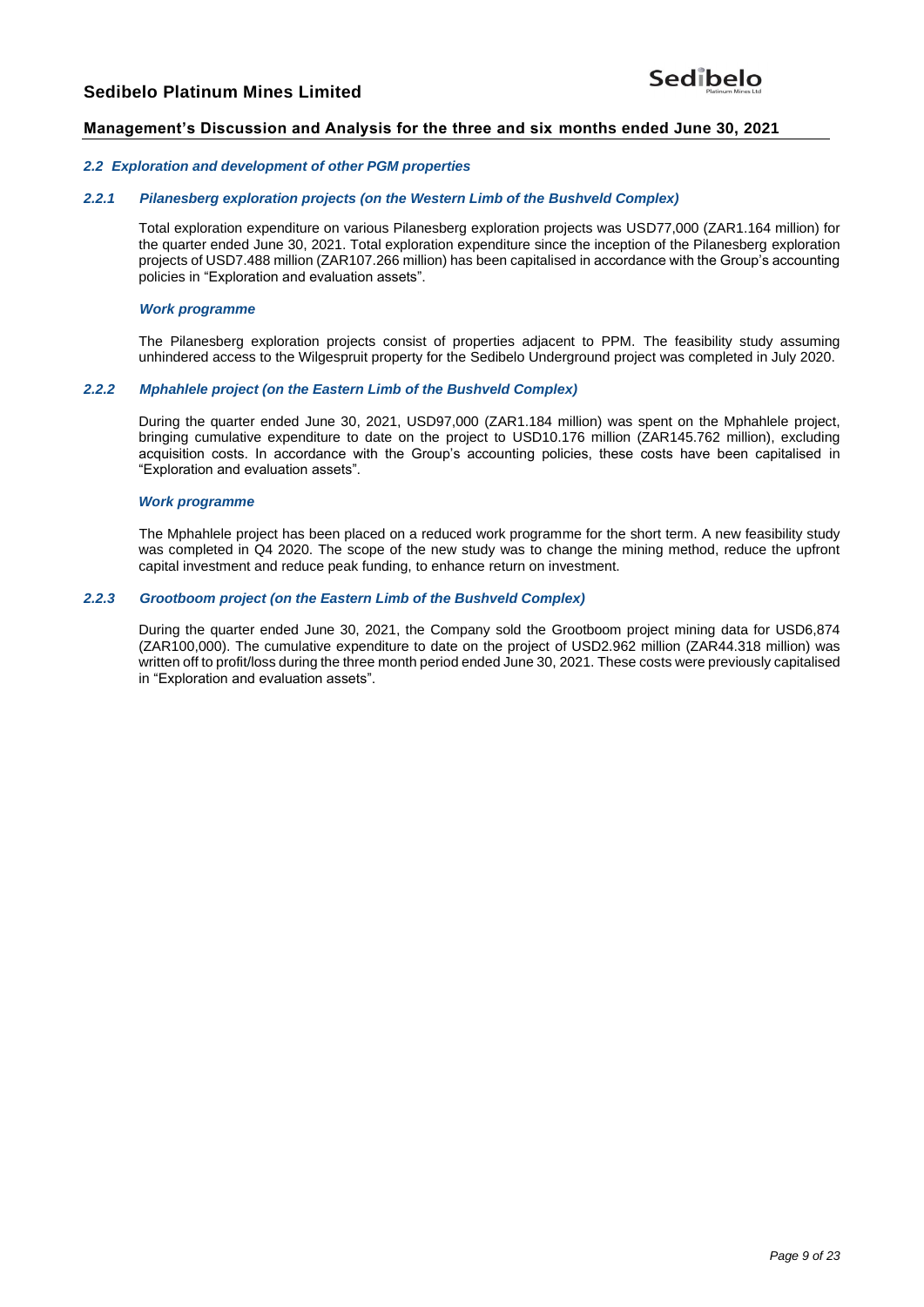# **Management's Discussion and Analysis for the three and six months ended June 30, 2021**

## *2.3 Safety*

The Group strives for zero harm to employees and contractors. PPM had recorded 6.27 million fatality free shifts ("FFS") at June 30, 2021. The FFS extend over an eleven-year period. PPM endeavours to intensify the drive to a zero-harm culture across all its operations. Notably, the concentrator operation achieved 1,518 days without any Lost Time Injury at June 30, 2021. Since 2016, PPM has managed to significantly reduce the Lost Time Injury Frequency Rate.





## *2.4 Environmental matters*

#### *Overview*

The Company conducts exploration on its key projects and prospects subject to mineral exploration permit applications made to and issued by the Department of Mineral Resources and Energy ("DMRE"). For each exploration programme, a rehabilitation plan is included with the application and, where required, the relevant guarantees are put in place with the DMRE in respect of the rehabilitation work that has to be carried out when the programme is complete. All such environmental guarantees are put in place in the normal course of business.

Environmental guarantees are released by the DMRE on completion of the obligations in terms of the rehabilitation plans contained within either the application for the prospecting permits, or the mining right.

#### *PPM rehabilitation*

As at June 30, 2021, the Company had USD24.444 million (ZAR350.155 million) in guarantees with the DMRE. The guarantees have been provided on an insurance basis with a portion of the total guarantee value being paid into a separate bank account controlled by the Group and ceded in favour of the insurance company.

The current rehabilitation provision reflects an unscheduled closure scenario where cost estimates were determined using the DMRE Master Rates, as per the requirements of the DMRE Guideline Document for the Evaluation of Quantum of Closure Related Financial Provision Provided by a Mine (January 2005). A separate project is being conducted to align the costing with the requirements of the Financial Provision Regulations for Mine Rehabilitation and Closure promulgated on 20 November 2015 (GN R. 1147) under the National Environmental Management Act, No. 107 of 1998, as amended. The compliance date has been extended to June 2022. Based on transitional arrangement of GN R. 1147, mining right holders can still determine closure cost using the DMRE method of calculation. The Group foresees a significant increase to its closure guarantees after the implementation of GN R.1147.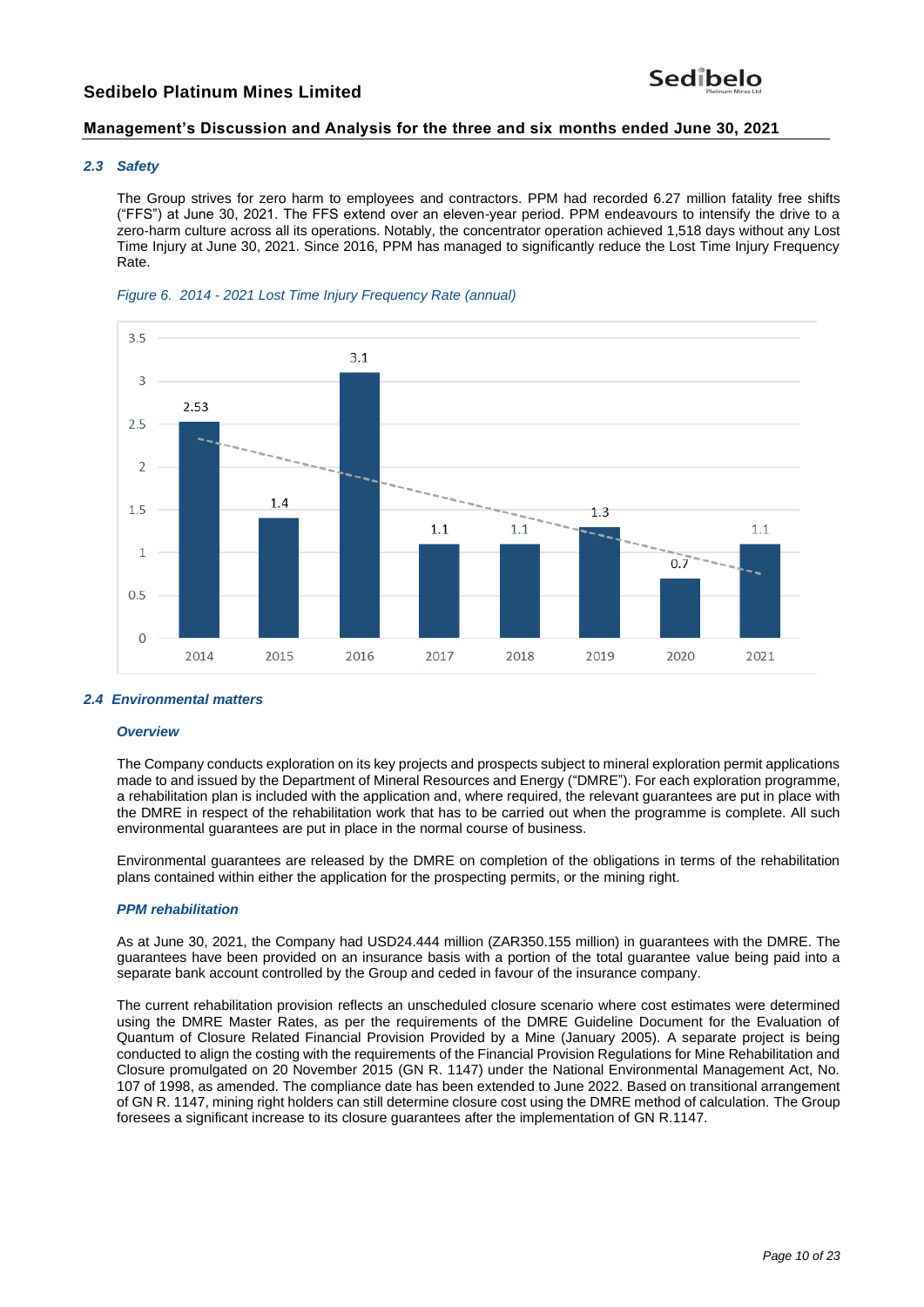## **Management's Discussion and Analysis for the three and six months ended June 30, 2021**

#### *Rehabilitation of other development projects*

Guarantees required by the DMRE for prospecting and mining rights held by the Group were provided by way of both cash and insurance-backed guarantees. The insurance-backed guarantees were issued by the Lombard Insurance Group. The Group makes ongoing contributions to fund the balance of the liability over the remaining life of the prospecting permit. As at June 30, 2021, the Group had USD1.812 million (ZAR25.959 million) in guarantees with the DMRE for other projects.

## *Climate change considerations*

The Group's ambition is to evaluate and implement clean energy projects aligned to global agreements to reduce emissions and achieve net zero total emissions by 2050.

Scope 1 (energy-direct emissions) from fossils fuels, consisting of combustion of diesel (50ppm sulphur) and mobile equipment and blasting explosives, contributed 22% of the total generated carbon equivalent emissions for the six month period ended June 30, 2021. Scope 2 (indirect-energy source) emissions from the consumption of Eskom electricity accounted for 78% of the total carbon equivalent emissions for the six month period ended June 30, 2021.



#### *Figure 7. Quarterly emissions*

Total emissions/4Eoz increased during the three and six month periods ended June 30, 2021, due to higher volumes milled at a lower grade, resulting in lower 4E ounces produced. Scope 1 emissions per BCM hauled was consistent quarter on quarter. Scope 2 emissions per tonne milled increased during the three and six months periods ended June 30, 2021, due to lower electricity efficiency rates. This decline in electricity efficiency was due to interruptions in the plant process, with the mills not running at full capacity as a result of limited ore stock available.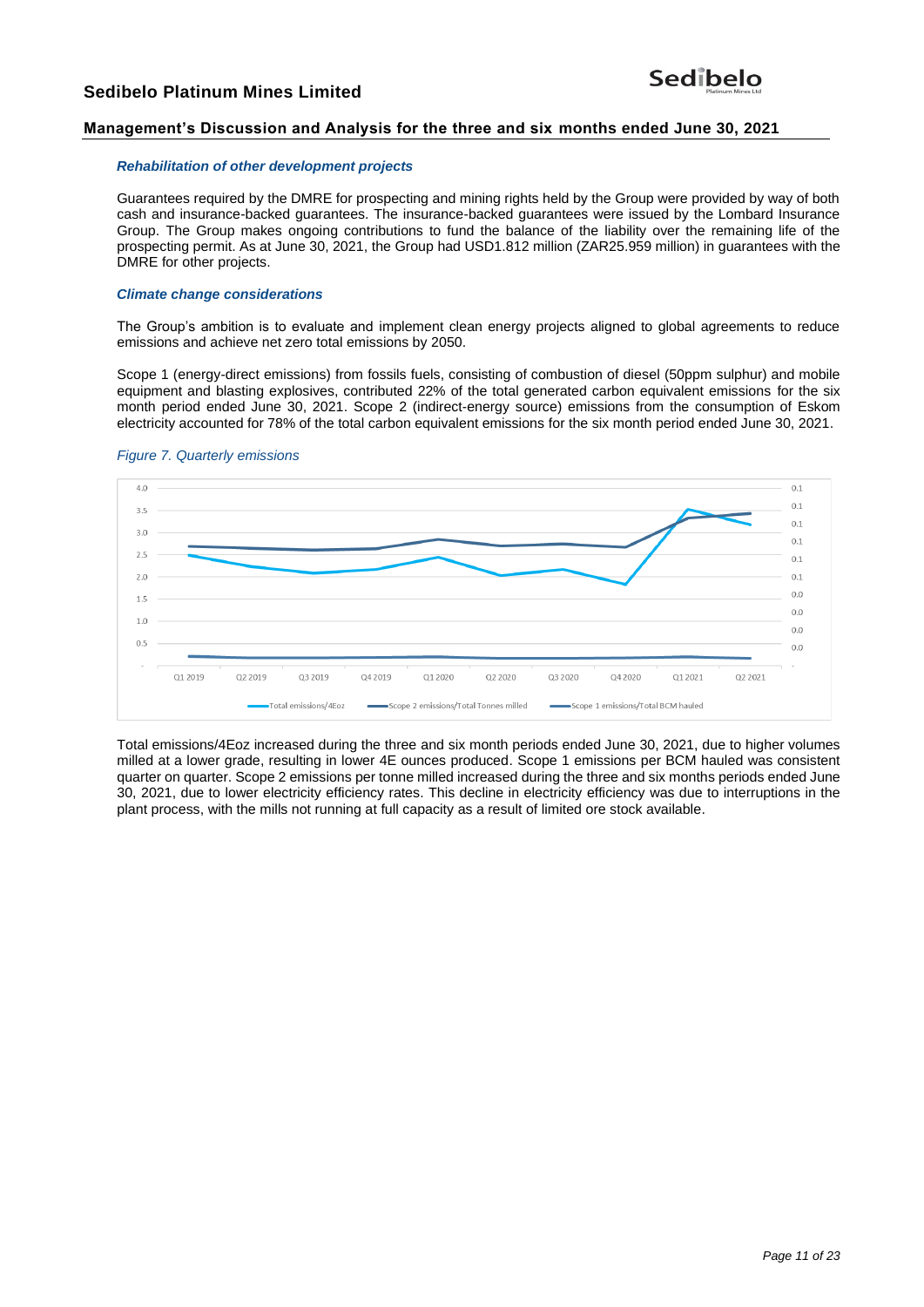# **Management's Discussion and Analysis for the three and six months ended June 30, 2021**

# **3. Overall performance**

## *3.1 Reporting currency and periods*

As mining and exploration activities are conducted in South Africa and most transactions are denominated in South African rand ("ZAR" or "Rand"), this is the Group's functional currency. In this MD&A, financial amounts have been converted to and are reported in United States dollars ("USD"), the Group's presentation currency.

*Table 2. Relevant exchange rates to the USD* 

|                                    | At Jun 30,<br>2021 | Average six<br>months ended<br>Jun 30,<br>2021 | Average three<br>months ended<br>Jun 30,<br>2021 | At Dec 31,<br>2020 | Average six<br>months ended<br>Jun 30,<br>2020 | Average three<br>months ended<br>Jun 30,<br>2020 |
|------------------------------------|--------------------|------------------------------------------------|--------------------------------------------------|--------------------|------------------------------------------------|--------------------------------------------------|
| South African<br>rand<br>(USD:ZAR) | 14.32              | 14.55                                          | 14.13                                            | 14.62              | 16.66                                          | 17.97                                            |

#### *3.2 Financial condition*

*Table 3. Financial condition as at June 30, 2021*

|                                            | As at Jun 30,  | As at Dec 31.  |
|--------------------------------------------|----------------|----------------|
|                                            | 2021           | 2020           |
|                                            | <b>USD'000</b> | <b>USD'000</b> |
| Cash and cash equivalents                  | 144,774        | 62,986         |
| Other current assets                       | 107,006        | 145,711        |
| Total current assets                       | 251,780        | 208,697        |
| Restricted cash investments and guarantees | 19,639         | 18,090         |
| Other non-current assets                   | 1,016,163      | 1,017,792      |
| Total non-current assets                   | 1,035,802      | 1,035,882      |
| <b>Total assets</b>                        | 1,287,582      | 1,244,579      |
| <b>Current liabilities</b>                 | 45,058         | 45,753         |
| Non-current liabilities                    | 23,480         | 43,763         |
| <b>Total liabilities</b>                   | 68,538         | 89,516         |
| Total shareholders' equity                 | 1,226,446      | 1,162,189      |
| Non-controlling interests                  | (7, 402)       | (7, 126)       |
| <b>Total equity</b>                        | 1,219,044      | 1,155,063      |
| <b>Other information</b>                   |                |                |
| Key financial ratios:                      |                |                |
| Current ratio <sup>a</sup>                 | 5.59           | 4.56           |
| Working capital b                          | 206,722        | 162,944        |
| Debt/equity ratio <sup>c</sup>             | 5.59%          | 7.70%          |

a. Current ratio = current assets / current liabilities.

b. Working capital = current assets - current liabilities.

c. Debt to equity ratio = total liabilities / shareholders' equity.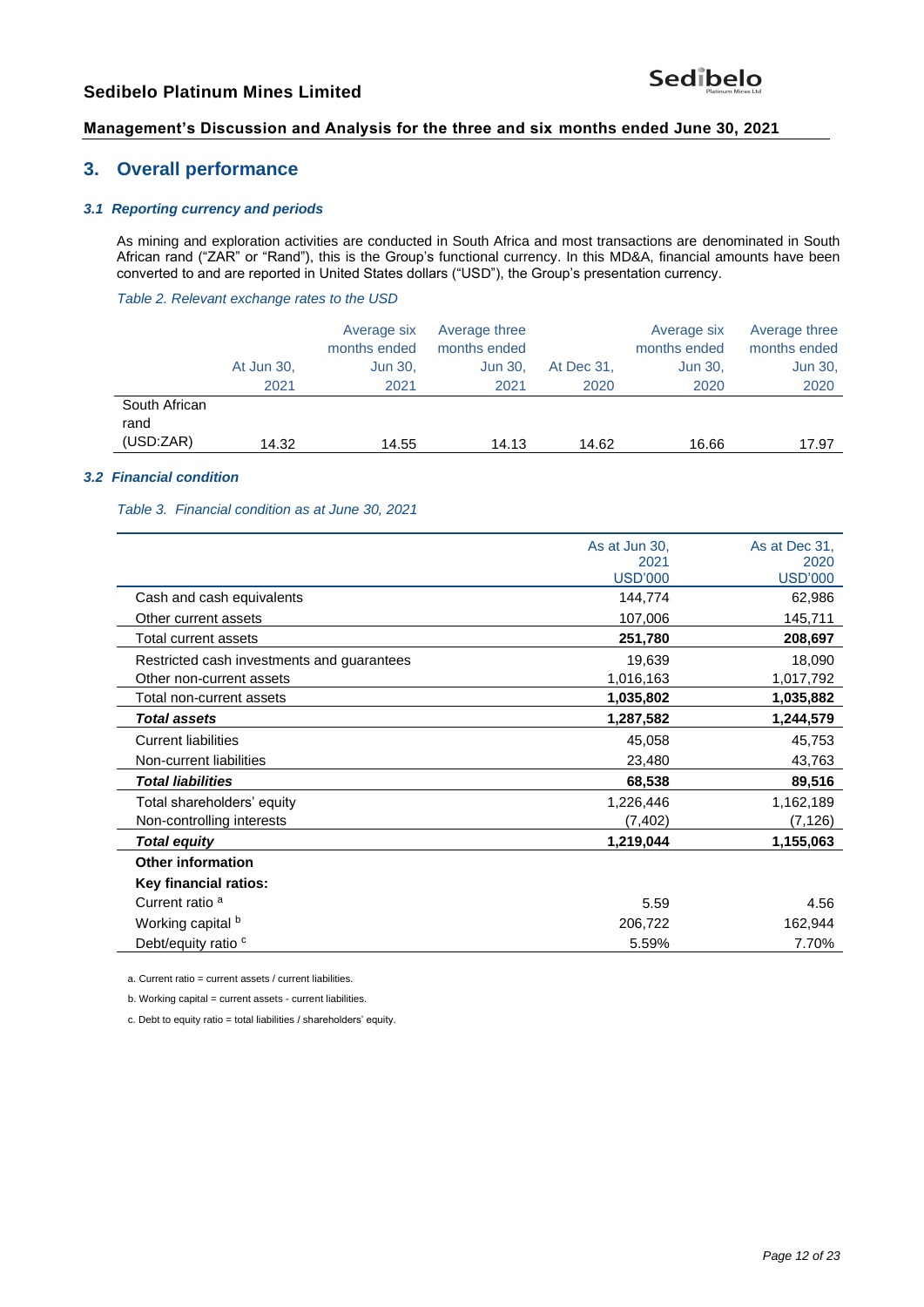# Sedibelo

## **Management's Discussion and Analysis for the three and six months ended June 30, 2021**

SPM's asset base comprises primarily of non-current assets such as mining assets and property, plant and equipment, reflecting the capital-intensive nature of mining. Other significant assets include intangible assets, cash and cash equivalents and trade and other receivables. Trade receivables include the PGM sales pipeline, which is the PGM and base metal deliveries to clients of up to three to five months.

Total assets increased by USD43.003 million during the six months ended June 30, 2021. This was mainly due to:

- An increase in total assets of USD24.851 million in presentation currency as a result of the 2% stronger ZAR; and
- A USD78.896 million increase in cash and cash equivalents, a result of improved cashflow from operations; offset by
- A USD16.807 million decrease in deferred tax asset as a result of a portion of the deferred tax asset realising against the profit before tax recorded for the six month period ended June 31, 2021; and
- A USD40.501 million decrease in trade and other receivables, a result of a 35% decrease in the ounces included in the metal pipeline, and a 4% decrease in the ZAR 4E basket price compared to December 31, 2020.

Total liabilities decreased by USD20.978 million during the six months ended June 30, 2021. This was mainly due to:

- A USD37.204 million decrease in borrowings as a result of the full and final settlement of the loan from the Industrial Development Corporation ("IDC") of South Africa; and
- A USD18.307 million increase in the Revolving Credit Facility ("RCF") due to higher utilisation of the credit facility; offset by
- An increase in total liabilities of USD1.157 million in presentation currency as a result of the 2% stronger ZAR.

Working capital increased from USD162.944 million at December 31, 2020, to USD206.722 million at June 30, 2021. This was due to the net result of the increase in cash and cash equivalents on improved cashflows from operations driven by higher PGM prices during the six month period ended June 30, 2021; the decrease in short-term borrowings as a result of the IDC loan settlement; offset by a decrease in trade and other receivables and an increase in the RCF balance. The Group's current ratio strengthened from 4.56 at December 31, 2020, compared to 5.59 at June 30, 2021.

SPM's capital structure comprises of shareholders' equity with low levels of debt. As at June 30, 2021, the debt-toequity ratio was 5.59% compared to 7.70% at December 31, 2020. The decrease in debt resulted from the settlement of the IDC loan of USD39.102 million.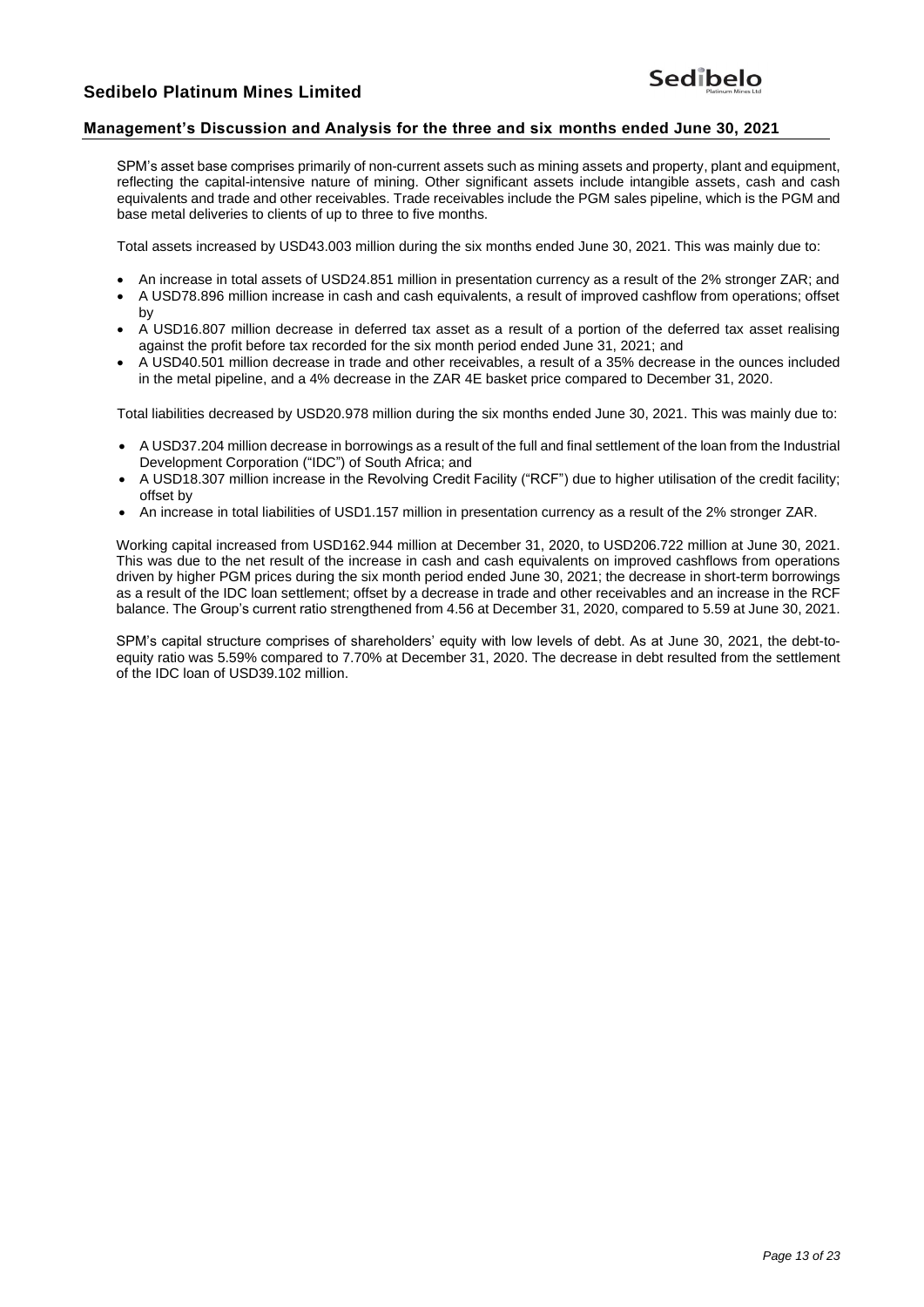## **Management's Discussion and Analysis for the three and six months ended June 30, 2021**

#### *3.3 Financial performance for the three and six month periods ended June 30, 2021*

The Group recorded a net loss of USD6.740 million and a net profit of USD38.090 million for the three and six month periods ended June 30, 2021. This compared to a net profit of USD5.830 million and USD21.122 million for three and six month periods ended June 30, 2020.

Revenue and cost compared to the prior year periods were influenced by the conversion from the Group's functional (ZAR) to the Group's presentation (USD) currency. The ZAR strengthened by 21% and 13% from the comparative three and six month periods.

*Table 4. Financial performance for the three and six month periods ended June 30, 2021*

|                                            | For the three months ended |                | For the six months ended |                |
|--------------------------------------------|----------------------------|----------------|--------------------------|----------------|
|                                            | <b>Jun 30.</b>             | <b>Jun 30.</b> | <b>Jun 30.</b>           | <b>Jun 30.</b> |
|                                            | 2021                       | 2020           | 2021                     | 2020           |
|                                            | <b>USD'000</b>             | <b>USD'000</b> | <b>USD'000</b>           | <b>USD'000</b> |
| Revenue                                    | 68,023                     | 39,558         | 163,823                  | 95,295         |
| <b>Cost of operations</b>                  | (48, 484)                  | (28, 345)      | (92, 385)                | (66, 994)      |
| On mine operations                         | (24, 659)                  | (13,004)       | (44, 661)                | (29, 353)      |
| Concentrator plant operations              | (13, 443)                  | (7, 514)       | (24, 558)                | (18, 475)      |
| Beneficiation and transport                | (3,606)                    | (2, 193)       | (6, 864)                 | (5,461)        |
| <b>Salaries</b>                            | (4,652)                    | (3,712)        | (9, 382)                 | (8, 515)       |
| Subtotal                                   | (46, 360)                  | (26, 423)      | (85, 465)                | (61, 804)      |
| Depreciation of operating assets           | (2,321)                    | (2, 289)       | (4,006)                  | (5,737)        |
| Change in inventories                      | 197                        | 367            | (2,914)                  | 547            |
| <b>Gross profit</b>                        | 19,539                     | 11,213         | 71,438                   | 28,301         |
| Administrative and general expenses        | (7,003)                    | (4,072)        | (13, 796)                | (8,987)        |
| Employee expenses                          | (2, 197)                   | (1,059)        | (4,619)                  | (3,315)        |
| General operating expenses                 | (3,222)                    | (2,045)        | (6, 413)                 | (3,976)        |
| Amortisation and depreciation              | (226)                      | (149)          | (362)                    | (374)          |
| Consulting and professional fees           | (772)                      | (427)          | (1, 547)                 | (610)          |
| Royalty tax                                | (364)                      | (222)          | (525)                    | (495)          |
| Audit fees                                 | (222)                      | (170)          | (330)                    | (217)          |
| Other (expenses)/income                    | (2, 843)                   | (310)          | (2, 342)                 | 4,195          |
| Other income                               | 356                        | 55             | 413                      | 80             |
| Loss on disposal of assets                 | (3, 141)                   |                | (3, 141)                 |                |
| Foreign exchange (loss)/income             | (58)                       | (365)          | 386                      | 4,115          |
| Net finance income/(cost)                  | 239                        | (599)          | (344)                    | (1, 547)       |
| Finance income                             | 1,473                      | 1,057          | 2,453                    | 2,443          |
| Finance costs                              | (1, 234)                   | (1,656)        | (2,797)                  | (3,990)        |
| Share of profit/(loss) from investments    |                            |                |                          |                |
| accounted for using the equity method      | 135                        | (402)          | (59)                     | (840)          |
| <b>Profit before taxation</b>              | 10,067                     | 5,830          | 54,897                   | 21,122         |
| Income tax                                 | (16, 807)                  |                | (16, 807)                |                |
| (Loss)/profit for the period               | (6,740)                    | 5,830          | 38,090                   | 21,122         |
| Other comprehensive income/(loss)          | 50,958                     | 29,825         | 25,891                   | (186, 050)     |
| Exchange difference on loans designated as |                            |                |                          |                |
| net investments                            | (8,601)                    | (7,691)        | (16, 885)                | 54,363         |
| Exchange difference on translation from    |                            |                |                          |                |
| functional to presentation currency        | 59,557                     | 37,515         | 43,190                   | (240, 128)     |
| Other comprehensive share of investment    |                            |                |                          |                |
| accounted for using the equity method      | 45                         | 32             | (393)                    | (479)          |
| Movements in other reserves                | (43)                       | (31)           | (21)                     | 194            |
| <b>Total comprehensive income/(loss)</b>   | 44,218                     | 35,655         | 63,981                   | (164, 928)     |
| <b>EBITDA*</b>                             | 12.375                     | 8.867          | 59,609                   | 28,780         |

*\*EBITDA is a pro forma performance measure and is defined as earnings before interest, tax, depreciation and amortisation. Refer below for a reconciliation between (loss)/profit for the period and EBITDA.*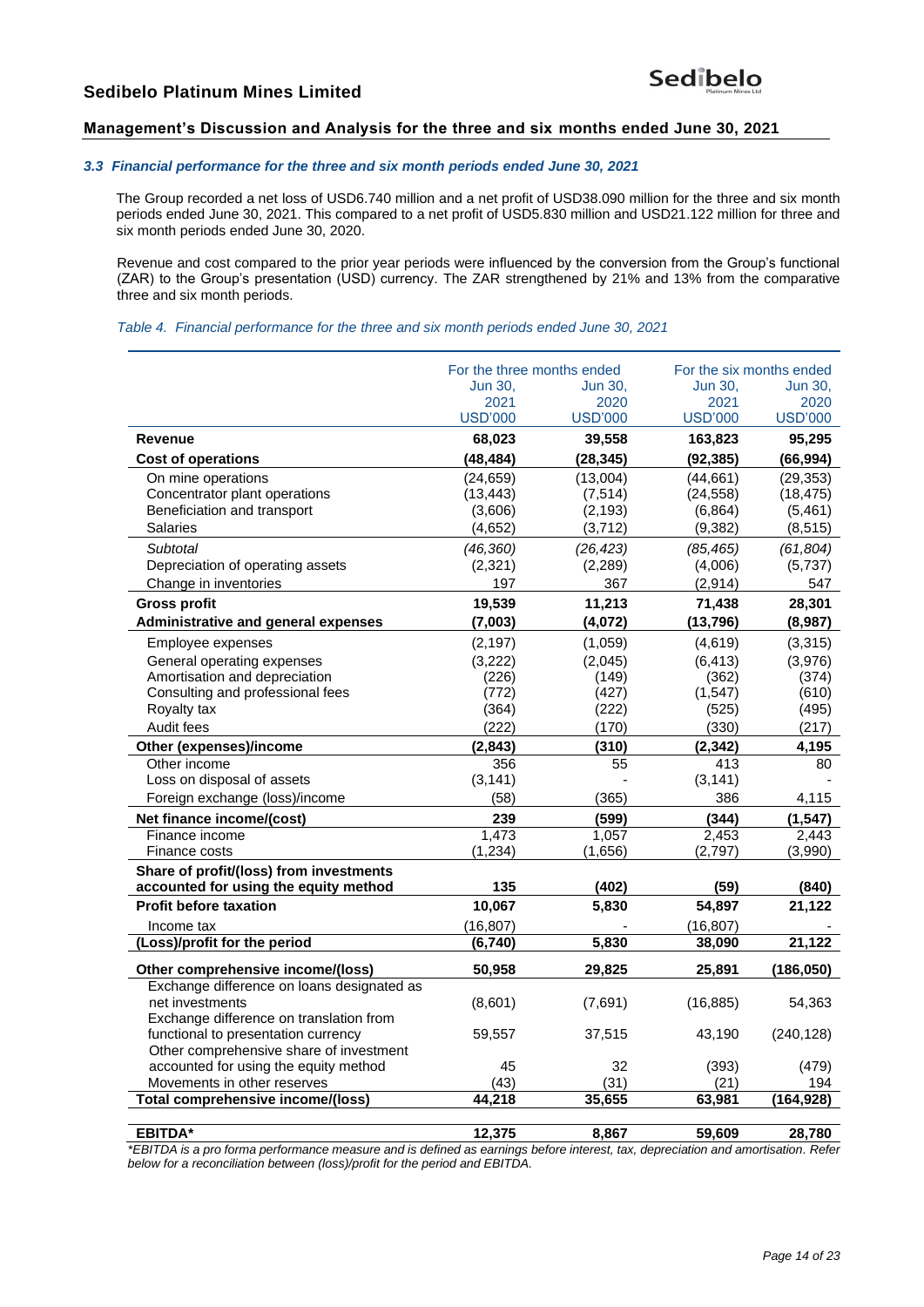# **Management's Discussion and Analysis for the three and six months ended June 30, 2021**

#### *Revenue*

The Group generated revenues of USD68.023 million and USD163.823 million based on metal sales during the three and six month periods ended June 30, 2021. Of these revenues, USD59.888 million and USD147.813 million related to 4E revenue and USD8.135 million and USD16.010 million to iridium, ruthenium, copper, nickel and chrome. Revenues represent the amounts recorded when PGM concentrates are physically delivered to the smelter and chrome when sold. Metal prices and assayed quantities at the point of sale are provisional. Adjustments in respect of final assayed quantities and/or prices arising between the date of recognition and the date of settlement are recognised in the period in which the adjustment arises and reflected revenue and receivables.

Sales of 4E metal contributed approximately 88% and 90% (2020: 92% and 92%) to PPM's gross revenue during the three and six month periods ended June 30, 2021. Chrome contributed USD330,000 to revenue during the three and six month periods ended June 30, 2021. This compared to June 30, 2020, where chrome contributed USD196,000 and USD579 million respectively.

Revenue for the three month period ended June 30, 2021, was 72% higher than the comparative period in 2020. The net movement was a result of:

- A 48% increase in the average ZAR 4E basket price year-on-year; and
- A 14% increase in 4E ounces dispatched; offset by
- A 21% stronger ZAR affecting the translation into presentation currency.

Revenue for the six month period ended June 30, 2021, was 72% higher than the comparative period in 2020. The net movement was a result of:

- A 54% increase in the average ZAR 4E basket price year-on-year; and
- A 2% increase in 4E ounces dispatched; offset by
- A 13% stronger ZAR affecting the translation into presentation currency.

The increase in 4E ounces dispatched was the result of production lost (41 days) in the previous period due to the national lockdown, when operations were placed on care and maintenance.



#### *Figure 8. PGM price evolution*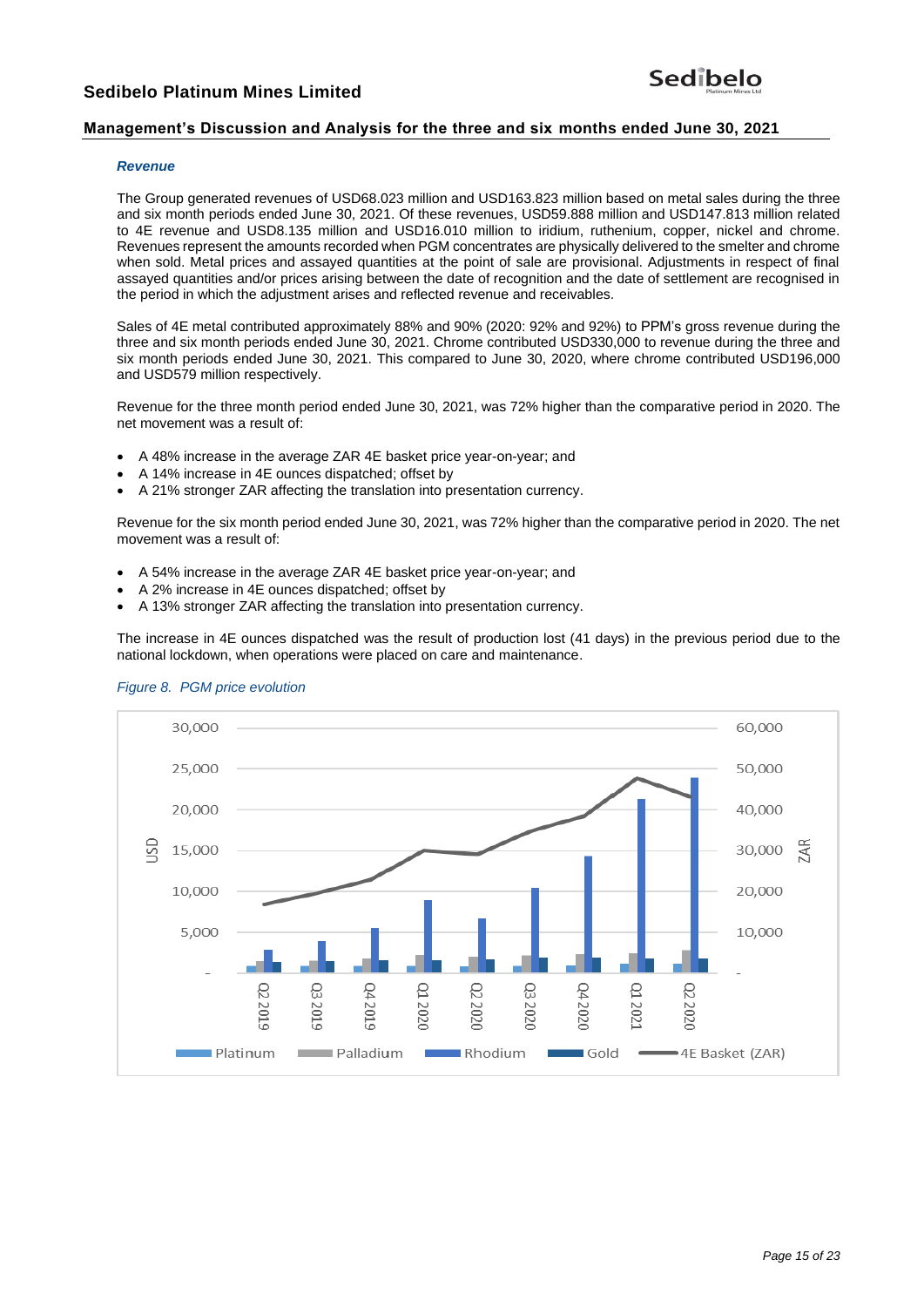## **Management's Discussion and Analysis for the three and six months ended June 30, 2021**



*Figure 9. Metal contribution to 4E revenue*

#### *Cost of operations*

Cost of operations totalled USD48.484 million and USD92.385 million for the three and six month periods ended June 30, 2021, compared to USD28.345 million and USD66.994 million for the comparative periods.

Cost of operations for the three month period ended June 30, 2021, measured in presentation currency, increased by 71%. Measured in ZAR, cost of operations increased by 37%. The net movement measured in ZAR was a result of:

- A 52% increase in mining costs; and
- A 43% increase in plant costs due to production days lost in the comparative periods; offset by
- A ZAR7.855 million decrease in depreciation.

Cost of operations for the six month period ended June 30, 2021, measured in presentation currency, increased by 38%. Measured in ZAR, cost of operations increased by 23%. The net movement was a result of:

- A 35% increase in mining costs; and
- A 19% increase in plant costs due to production days lost in the comparative periods; offset by
- A ZAR35.712 million decrease in depreciation.

The increase in mining costs for the three and six month periods ended June 30, 2021, was due to an increase in waste hauled (50% and 42%); drilling meters (34% and 22%); tonnes blasted (42% and 26%); and rock breaking run of mine tonnes (37% and 23%) for the three and six month periods. These increases were mainly due to production days lost in the comparative periods. Decrease in depreciation was a result of an extended life of mine due to an increase in market price and good progress made in gaining access to the Wilgespruit property for the second open pit operation.

#### *Administrative and general expenses*

Administrative and general expenses totalled USD7.003 million and USD13.796 million for the three and six month periods ended June 30, 2021, compared to USD4.072 million and USD8.987 million for the comparative periods.

Administrative and general expenses for the three and six month periods ended June 30, 2021, measured in presentation currency, increased by 72% and 54% respectively. Measured in ZAR, administrative and general expenses increased by 36% for the three and six month periods ended June 30, 2021, compared to prior periods. The net movement measured in ZAR was a result of:

• An increase in consulting and legal fees, which are ongoing and relate to the settlement of the Wilgespruit land matter, the expansion plans for the operations on the Western Limb and the SARS diesel rebate matter (see Risks and uncertainties for an explanation of this matter);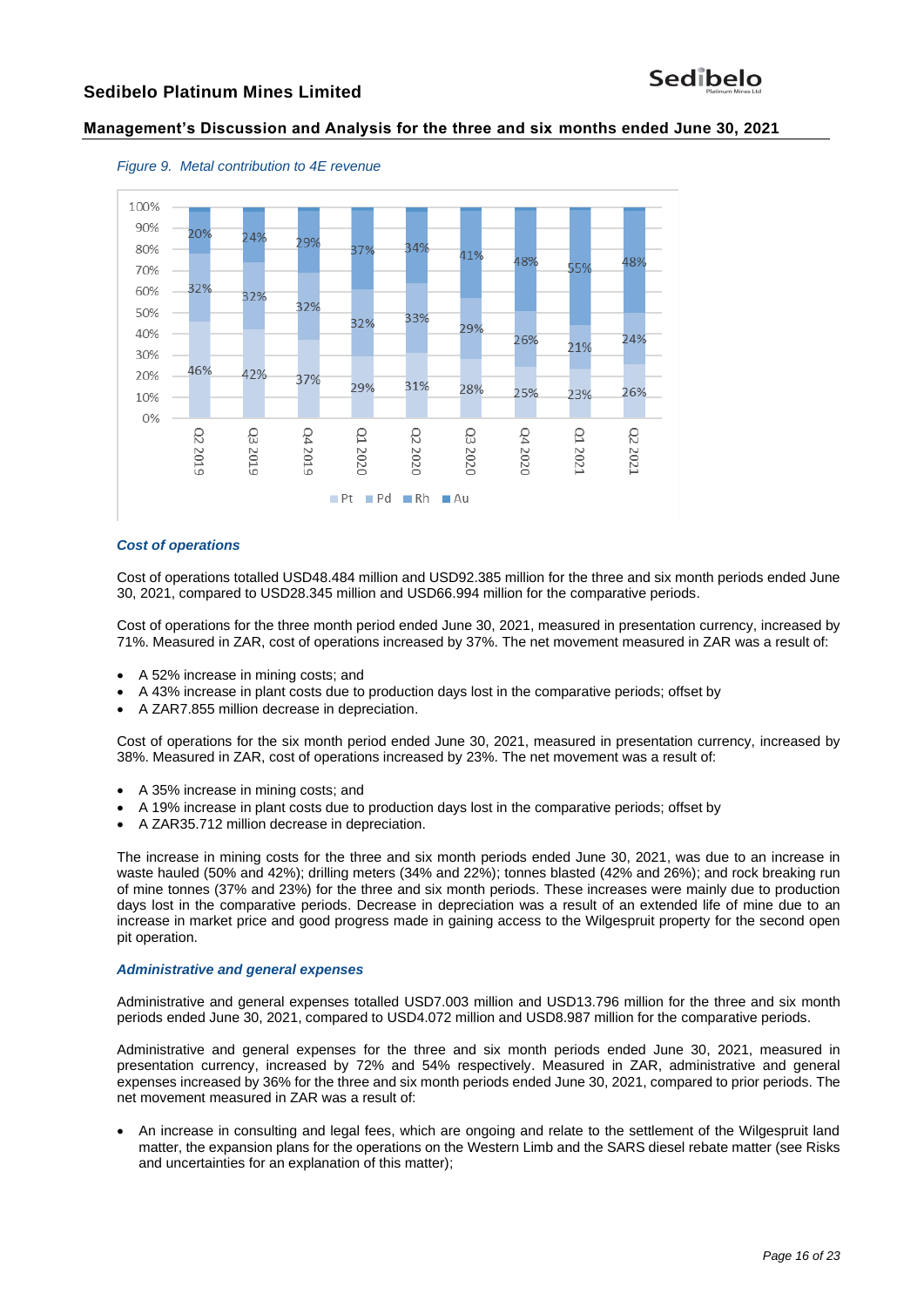# Sedibelo

## **Management's Discussion and Analysis for the three and six months ended June 30, 2021**

- An increase in consumable costs as a result of Covid-19, which were only incurred for three months in the comparative period in 2020;
- Costs incurred to relocate farmers from Wilgespruit and related community development investments;
- The upswing in the insurance market cycle, which resulted in above market inflation increases and a limit in coverage capacity offered by insurers compared to prior years; and
- The prior period included a credit of ZAR11.2 million received from Rand Mutual Assurance relating to wage and replacement and medical benefits insurance for injuries sustained on duty. The insurer adjusted the risk factor to their rate calculation, which resulted in a recovery of past fees paid.

#### *Other expenses/income*

Other expenses/income included an expense of USD2.843 million and USD2.342 million for the three and six month periods ended June 30, 2021, compared to an expense of USD310,000 and income of USD4.195 million for the three and six month periods ended June 30, 2020.

Other expenses for the three and six month periods ended June 30, 2021, were a result of a USD3.141 million loss on the sale of Grootboom exploration data, offset by foreign exchange movements.

Other expenses and income for the three and six month periods ended June 30, 2020, were due to foreign exchange movements in ZAR measured against the USD and Euro, resulting in foreign exchange losses recorded in "foreign denominated loans".

#### *Finance income*

Finance income, measured in presentation currency, totalled USD1.473 million and USD2.453 million during the three and six month periods ended June 30, 2021, compared to USD1.057 million and USD2.443 million in the comparative periods. Measured in ZAR, finance income increased by 1% and decreased by 13% during the three and six month periods ended June 30, 2021, compared to comparative periods. The movement was the net result of:

- An increase in interest earned due to a higher cash and cash equivalents balance compared to the comparative periods; offset by
- A change in interest terms (from the South African prime interest rate to 0%) on the loan to Magalies Water. This change was implemented in July 2020 and related to a zero-rate charge by Magalies Water for water use at PPM until the loan is repaid; and
- A decrease in the South African prime interest rate since June 30, 2020.

The decrease in finance income for the six month period ended June 30, 2021, is due to interest earned at a 2.75% higher South African prime interest rate during the first three months of the comparative period.

#### *Finance cost*

The decrease in finance cost to USD1.234 million and USD2.797 million during the three and six month periods ended June 30, 2020, compared to USD1.656 million and USD3.990 million during the comparative periods, was a result of a decrease in the South African prime interest rate and lower utilisation of the Investec RCF facility during the three month period ended June 30, 2021. The RCF was undrawn in April and May 2021.

#### *Cash flows*

Cash and cash equivalents at June 30, 2021, increased to USD144.774 million from USD62.986 million at December 31, 2020. This was the result of improved cashflow from operations due to higher metal prices.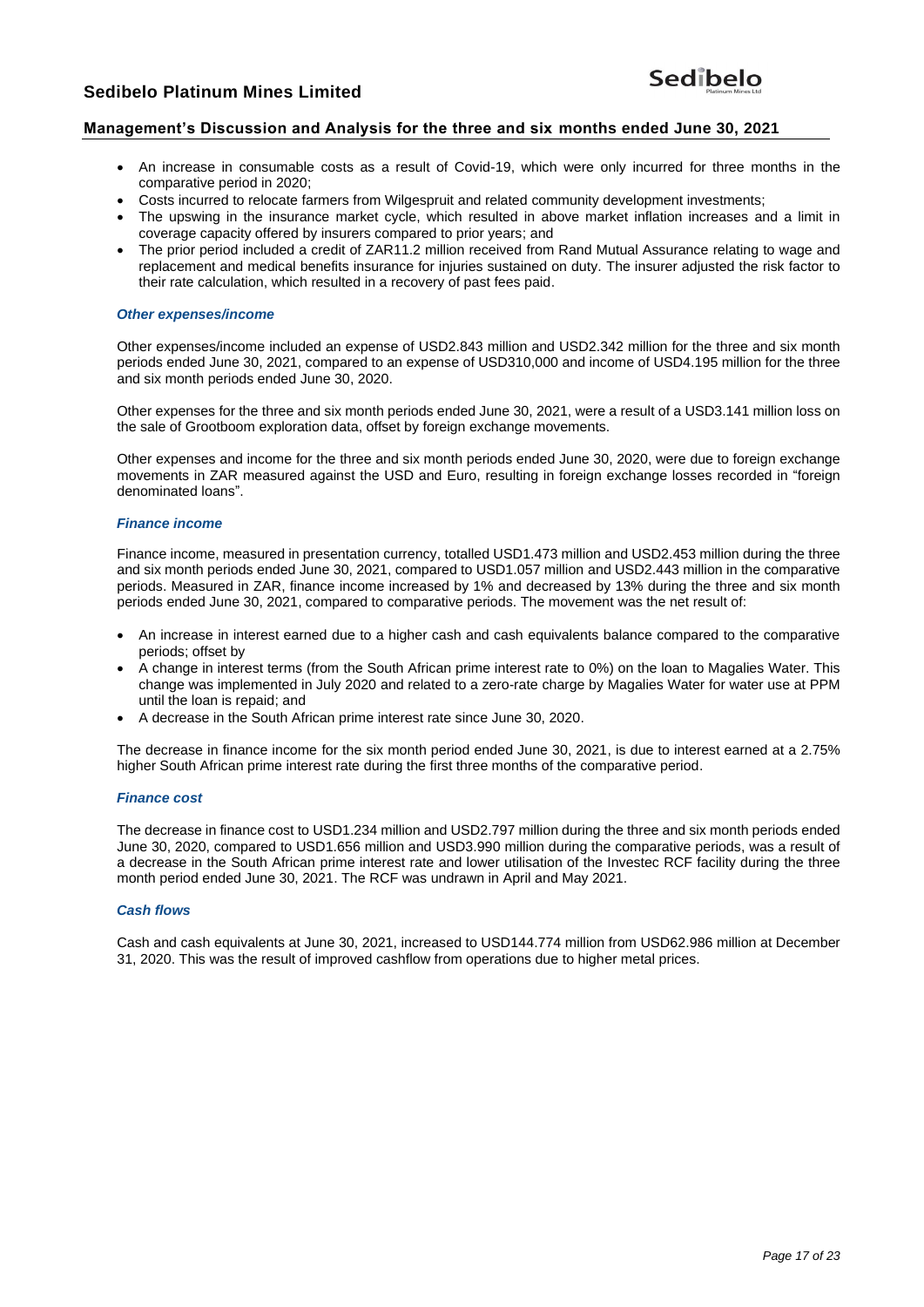## **Management's Discussion and Analysis for the three and six months ended June 30, 2021**

## *Reconciliation to EBITDA*

*Table 5. (Loss)/profit reconciliation to EBITDA for the three and six month periods ended June 30, 2021*

|                                              | For the three months ended |         | For the six months ended |                |
|----------------------------------------------|----------------------------|---------|--------------------------|----------------|
|                                              | Jun 30,                    | Jun 30, | <b>Jun 30,</b>           | <b>Jun 30,</b> |
|                                              | 2021                       | 2020    | 2021                     | 2020           |
|                                              | USD'000                    | USD'000 | USD'000                  | <b>USD'000</b> |
| (Loss)/profit for the period                 | (6,740)                    | 5,830   | 38,090                   | 21,122         |
| Income tax                                   | 16,807                     | -       | 16.807                   |                |
| Net finance income/(cost)                    | (239)                      | 599     | 344                      | 1,547          |
| Administrative amortisation and depreciation | 226                        | 149     | 362                      | 374            |
| Depreciation of operating assets             | 2,321                      | 2,289   | 4.006                    | 5,737          |
| <b>EBITDA</b>                                | 12.375                     | 8.867   | 59,609                   | 28,780         |

## *Events or uncertainties during the three and six month periods ended June 30, 2021*

The current open pit mined by PPM has entered the last years of its life, which affects flexibility in the pit as well as the number of reef faces available for mining at any one time. This increasing pit inflexibility makes any unforeseen adverse changes such as in grade, availability of reef faces in the right sequence, weather, power availability, or labour action, increasingly difficult to respond to. The focus is on exposing enough reef faces to accommodate a mine plan that can provide sufficient reef volumes to the concentrator to yield profitable (cash positive) ounces. Access to the Wilgespruit property to develop the Sedibelo East open pit operation is imperative to gain production tenure and flexibility.

# **4. Summary of quarterly results**

*Table 6. Summary of quarterly results*

|                               | In accordance with IFRS |          |           |                |                |          |          |           |
|-------------------------------|-------------------------|----------|-----------|----------------|----------------|----------|----------|-----------|
| <b>USD'000</b>                | <b>Jun '21</b>          | Mar '21  | Dec '20   | <b>Sep '20</b> | <b>Jun '20</b> | Mar '20  | Dec '19  | Sep '19   |
| Revenue                       | 68,023                  | 95,800   | 99,013    | 83,264         | 39,558         | 55,737   | 51,099   | 54,614    |
| Cost of operations            | (48,484)                | (43,901) | (46, 095) | (43, 124)      | (28,345)       | (38,649) | (47,861) | (48, 914) |
| Gross profit/(loss)           | 19,539                  | 51,899   | 52,918    | 40,140         | 11,213         | 17,088   | 3,238    | 5,700     |
| Other operating cost          | (9,846)                 | (6, 292) | (9, 487)  | (6, 536)       | (4, 382)       | (410)    | (6,073)  | 3,498     |
| Net finance cost              | 239                     | (583)    | (727)     | (837)          | (599)          | (948)    | (979)    | (919)     |
| (Loss)/profit from associate  | 135                     | (194)    | 58        | (348)          | (402)          | (438)    | (998)    | (271)     |
| Profit/(loss) before taxation | 10,067                  | 44,830   | 42,762    | 32,419         | 5,830          | 15,292   | (4, 812) | 8,008     |
| Profit/(loss) for the period  | (6,740)                 | 44,830   | 142,653   | 32,419         | 5,830          | 15,292   | (4, 832) | 8,008     |
| ZAR:USD                       | 14.55                   | 14.96    | 15.65     | 16.92          | 17.97          | 15.35    | 14.72    | 14.68     |

These financial statements of the Group have been prepared in accordance with IAS 34 Interim reporting and International Financial Reporting Interpretations Committee ("IFRIC") interpretations, issued by the International Accounting Standards Board ("IASB") and applicable to the going concern requirements of The Companies (Guernsey) Law, 2008, applicable to companies reporting under IFRS.

The financial information has been prepared using the historical cost basis, modified by the revaluation of financial assets and financial liabilities at fair value, and is presented in USD. The conversion rate for the three months ended June 30, 2021, was 21% higher than the rate for the period ended June 30, 2020.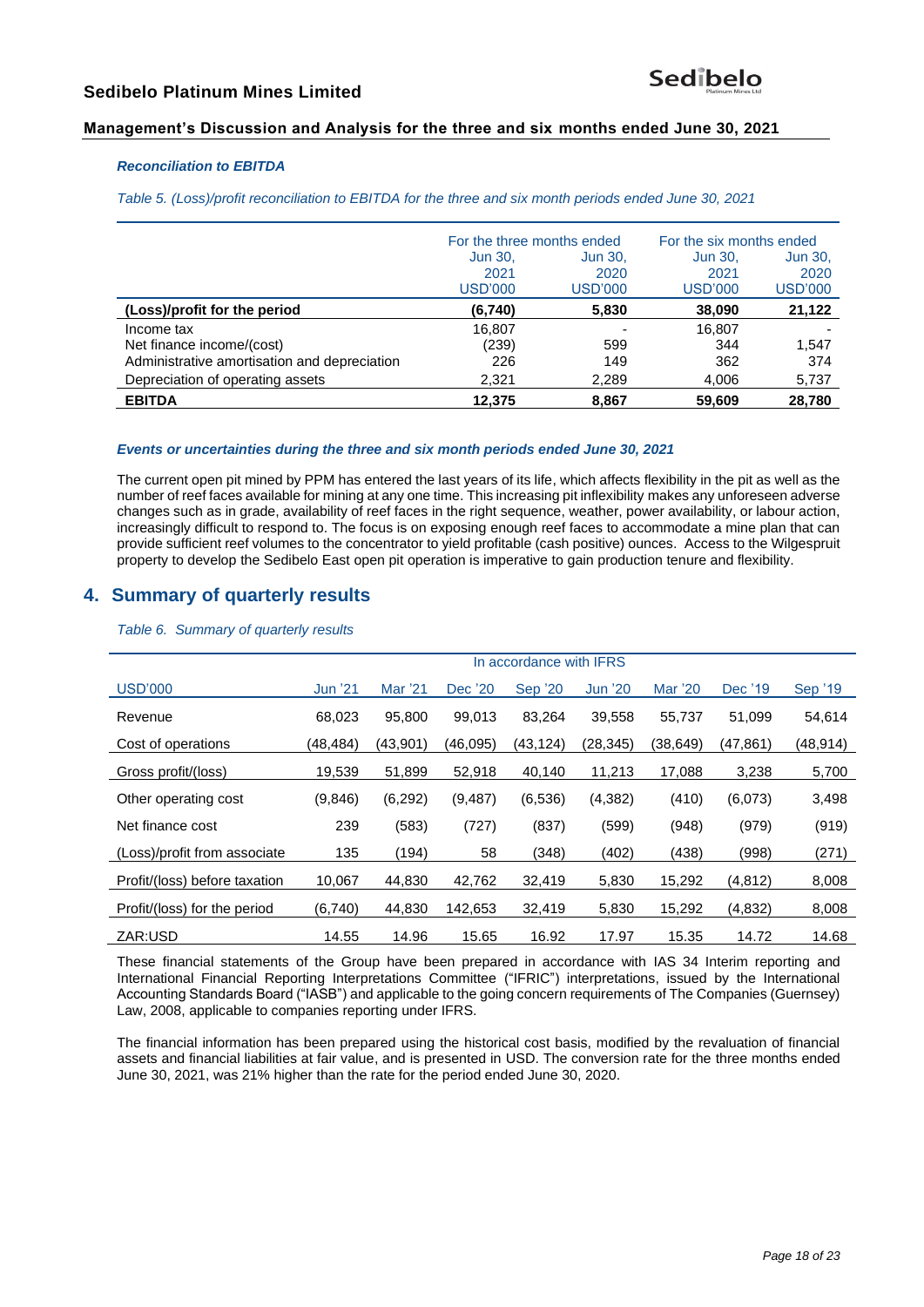## **Management's Discussion and Analysis for the three and six months ended June 30, 2021**

## **5. Liquidity**

#### *5.1 Unrestricted cash*

The Group had unrestricted cash and cash equivalents of USD144.774 million at June 30, 2021 (USD62.986 million at December 31, 2020). The loan provided by the IDC was settled in full on June 1, 2021.

Based on the current cash flow projections for the Group, management has a reasonable expectation that the Group will have adequate resources to continue operating for the foreseeable future. The annual financial statements, therefore, have been prepared on a going concern basis, which assumes the realisation of assets and discharge of liabilities in the normal course of business for the foreseeable future.

Development of exploration and mineable assets may require new funding. There are currently workstreams in place to secure adequate funding for further development of assets.

#### *5.2 Restricted cash*

The Group had restricted cash investments and guarantees, forming part of its non-current assets, totalling USD19.639 million at June 30, 2021 (USD18.090 million at December 31, 2020). The movement in restricted cash was a result of a monthly contribution of USD142,000 (ZAR2 million), offset by a stronger ZAR exchange rate used to convert to presentation currency. This cash is held by Rand Merchant Bank in long-term deposits and ceded in favour of Lombard Insurance. Lombard Insurance provides the Group with guarantees for both Eskom Holdings Limited (the South African state utility provider) and the DMRE. The facility with Lombard Insurance was 60% cash-backed at June 30, 2021.

#### *5.3 Contractual obligations*

The Group's contractual obligations are as follows:

*Table 7. Commitments as at June 30, 2021*

| Contractual obligations<br>USD'000   | Total  | < 1 year | 1-3 years | After 3 years |
|--------------------------------------|--------|----------|-----------|---------------|
| Mining costs                         | 16.518 | 16,518   |           |               |
| Open purchase orders                 | 10.535 | 10.535   |           | -             |
| <b>Total contractual obligations</b> | 27,053 | 27.053   |           |               |

*Table 8. Commitments as at June 30, 2020*

| Contractual obligations              |        |          |                |                          |
|--------------------------------------|--------|----------|----------------|--------------------------|
| USD'000                              | Total  | < 1 vear | 1-3 vears      | After 3 years            |
| Mining costs                         | 14.702 | 14.702   | -              |                          |
| Open purchase orders                 | 5.512  | 5.512    | -              | $\overline{\phantom{0}}$ |
| <b>Total contractual obligations</b> | 20.214 | 20.214   | $\blacksquare$ |                          |

# **6. Capital resources**

#### *6.1 Working capital*

As at June 30, 2021, SPM's total working capital was USD206.722 million (December 31, 2020: USD162.944 million). Working capital is based on the total unrestricted cash plus cash equivalents (USD144.774 million), plus inventory (USD10.020 million), plus loan receivables (USD342,000) and trade and other receivables (USD96.644 million), less revolving commodity facility (USD22.286 million) and trade payables and accrued liabilities (USD22.772 million). SPM's cash and cash equivalents are held in short-term and liquid interest earning deposits at reputable financial institutions in South Africa and the United Kingdom.

The Company has a ZAR denominated revolving commodity finance facility with Investec Bank Limited ("Investec") for up to USD62.828 million (ZAR900 million) for the financing of concentrate deliveries. The outstanding balance bears interest at JIBAR plus 0.50% and is available up to March 31, 2022.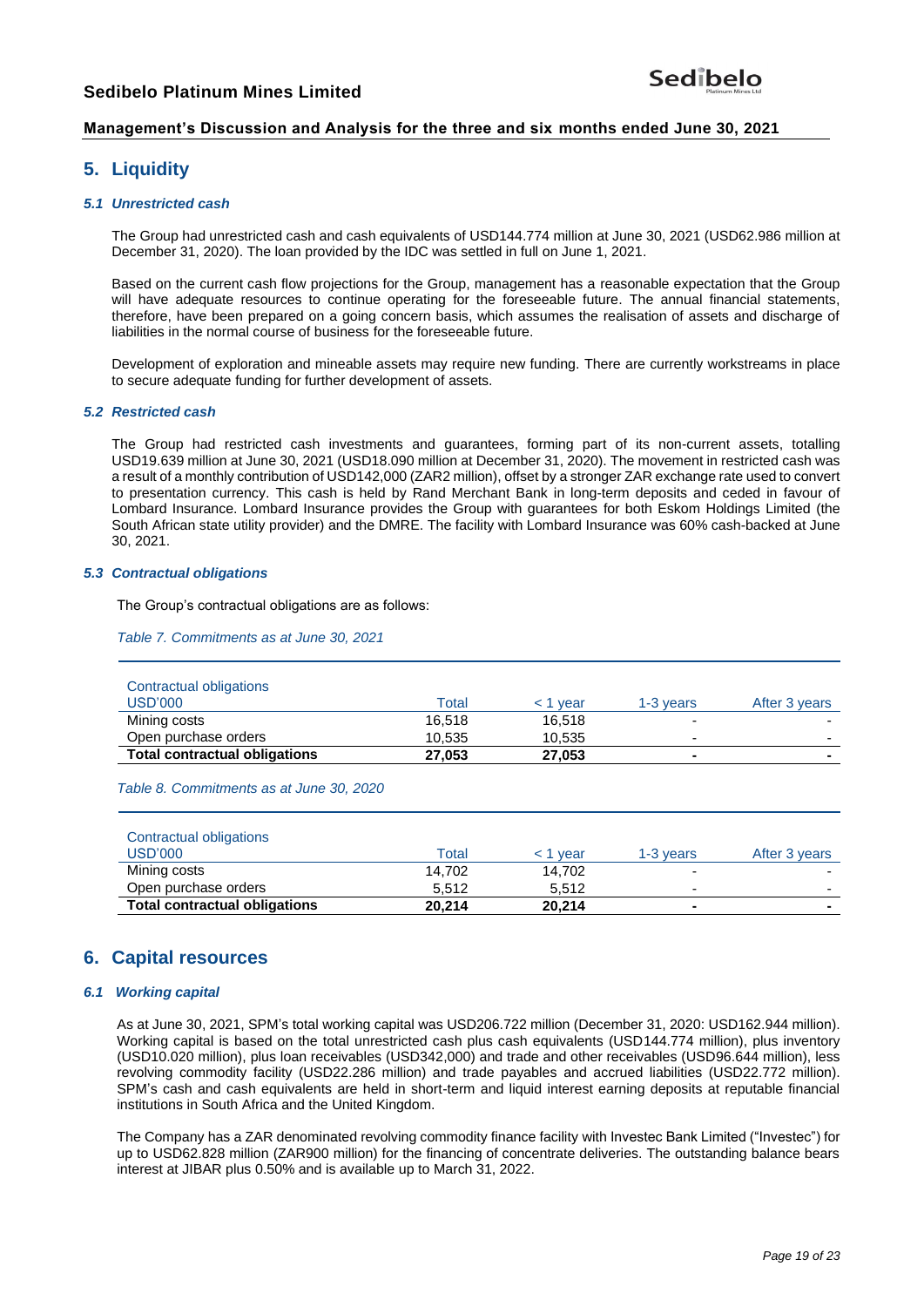## **Management's Discussion and Analysis for the three and six months ended June 30, 2021**

#### *6.2 Restrictions on the repayments of inter-group loans*

The Company's principal subsidiary, Platinum Investor Consortium Proprietary Limited ("PIC"), operates in South Africa and as a result is subject to the South African Reserve Bank (''SARB'') Exchange Control Regulations. Any repayment of foreign currency loans by a South African company to an offshore company is subject to prior approval by the SARB.

The shareholder loan from SPM to PIC amounted to USD2.211 billion (ZAR32.679 billion) at June 30, 2021, and has been used to fund the development of PPM and the acquisition of PGM assets on the Western Limb in 2012.

# **7. Critical accounting estimates**

The Company's significant accounting principles and methods of application are disclosed in the notes to the consolidated financial statements for the year ended December 31, 2020. A discussion of the critical accounting policies and estimates, which management believes are important to understanding the Company's financial results, follows below.

Estimates and underlying assumptions are reviewed on an ongoing basis. Revisions to accounting estimates are recognised in the year in which the estimates are revised and in any future years affected.

The primary areas in which estimates and judgements are applied are as follows:

#### *Determination of consolidation*

Management applies its judgement when determining whether the Company should consolidate entities in which it owns less than half of the voting power of an entity. An investor controls an investee if and only if the investor has all the following elements:

- Power over the investee, i.e., the investor has existing rights to direct relevant activities (the activities that significantly affect the investee's returns);
- Exposure, or rights, to variable returns from its involvement with the investee; and
- The ability to use its power over the investee to affect the amount of the investor's return.

Management have further consolidated Defacto Investments 275 Proprietary Limited and Dream World Investments 226 Proprietary Limited, even though the Group owns less than half of the share capital of those entities. This determination was made as the Group manages the financial and operating policies of those entities.

Management have accounted for the Company's interest in KellTech Limited as a joint venture through the equity method of accounting due to the nature of the joint arrangement.

#### *Impairment of non-current assets*

Management uses the guidance in *IAS 36 – Impairment of assets* when assessing whether indicators for impairment exist for mining assets, intangible assets and property, plant and equipment. Management uses certain assumptions in calculating the value in use of assets. Assumptions such as PGM prices, ZAR:USD exchange rates and inflation are based on the most recent information available.

#### *Inventory*

Metal inventory is held in a wide variety of forms across the value chain, reflecting the stage of refinement. Prior to production as final metal, the inventory is always contained within a carrier material. Inventory is therefore typically sampled and assays taken to determine the metal content and the split by metal type. Measurement and sampling accuracy can vary quite significantly depending on the nature of the vessels and the state of the material. Management judgement, therefore, is also applied.

#### *Decommissioning and rehabilitation provision*

The Group assesses its mine rehabilitation provision annually. Significant estimates and assumptions are made in determining the provision for mine rehabilitation as there are numerous factors that will affect the ultimate liability payable. These factors include estimates of the extent and costs of rehabilitation activities, technological changes, regulatory changes, cost increases, and changes in discount rates. Those uncertainties may result in future actual expenditure differing from the amounts currently provided. The provision represents management's best estimate of the present value of the rehabilitation costs anticipated to be incurred at the end of the mine's life. See Note 13 of the consolidated financial statements.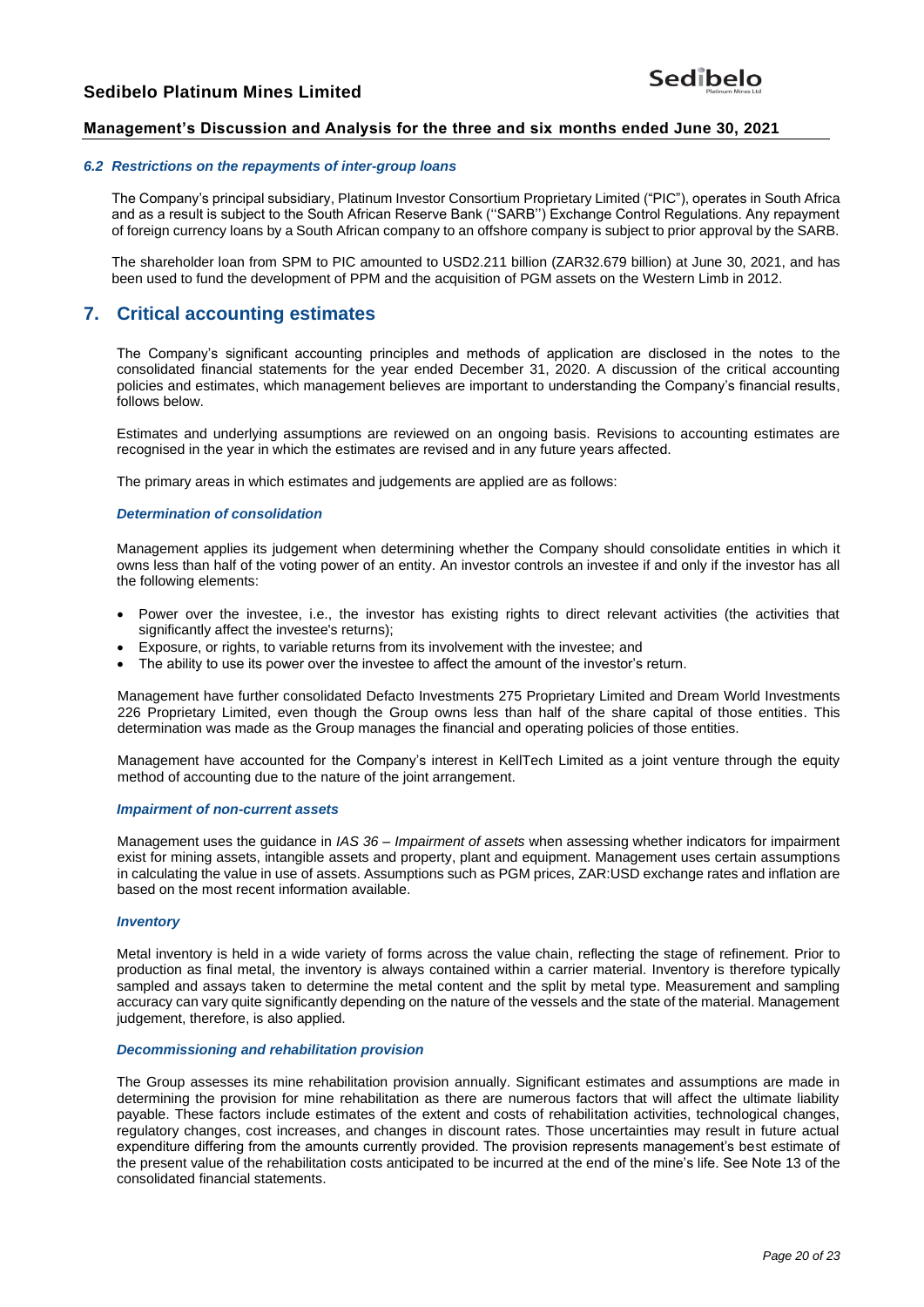## **Management's Discussion and Analysis for the three and six months ended June 30, 2021**

#### *Reserves and resources*

The estimation of reserves impacts the depreciation of certain categories of property, plant and equipment (deferred stripping costs, decommissioning assets and producing mines), the recoverable amount of mining assets and property, plant and equipment and the timing of rehabilitation expenditure. The reserves and resources statement is prepared by an independent expert that complies with the South African Code for Reporting of Exploration Results, Mineral Resources and Mineral Reserves.

Factors impacting the determination of proved and probable reserves are:

- The grade of mineral reserves may vary;
- Actual commodity prices and commodity price assumptions;
- Operational issues at mine sites; and
- Capital, operating, mining, processing and reclamation costs, discount rates and foreign exchange rates.

#### *Depreciation – units of production*

Various units-of-production ("UoP") depreciation methodologies are available to management e.g., tonnes processed, tonnes milled, tonnes mined, or ounces produced. Management elected to depreciate deferred stripping, decommissioning asset and producing mines using the ore tonnes mined methodology, and plant and equipment using the ore tonnes processed methodology.

The calculation of the UoP rate of depreciation will be impacted to the extent that actual production in future is different from current forecast production, based on proved and probable mineral reserves.

#### *Deferred taxation*

A deferred tax asset is recognised to the extent that it is probable that future taxable profits will be available against which the temporary difference can be utilised. Deferred tax assets are reviewed at each reporting date and are reduced to the extent that it is no longer probable that the related tax benefit will be realised.

## **8. Other**

## *8.1 Off-balance sheet arrangements*

At June 30, 2021, the Group had USD33.033 million in guarantees to the DMRE and Eskom, of which USD19.895 million is funded.

#### *8.2 Proposed transactions*

The Company continues to evaluate opportunities in the market with a view to expand the current business. There are no reportable proposed transactions currently.

#### *8.3 Financial instruments and other instruments*

The Group has the following financial instruments measured at amortised cost: cash and cash equivalents, restricted cash investments and guarantees, loans receivable, trade payables and accrued liabilities and long- and short-term borrowings. The fair values of these instruments approximate their carrying values.

The Group's trade receivables and revolving commodity facility are measured at fair value.

#### *8.4 Changes in accounting policies including initial adoption*

There were no changes in the accounting policies applied since the issue of the audited consolidated financial statements for the year ended December 31, 2020, except for the adoption of the standards set out below:

- Disclosure of accounting policies amendments to IAS 1; and
- Definition of accounting estimates amendments to IAS 8.

These amendments did not have a material impact on the Group.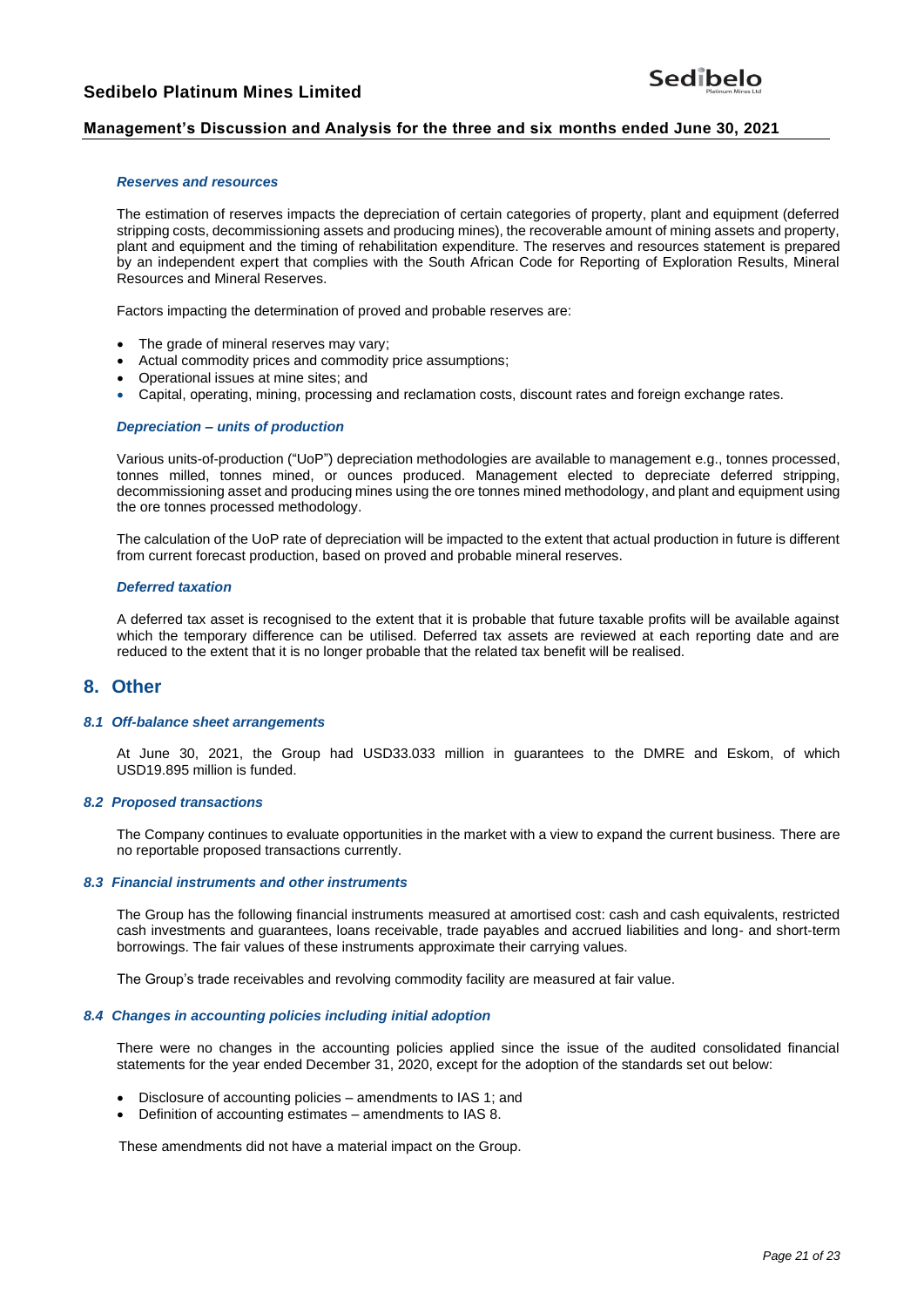## **Management's Discussion and Analysis for the three and six months ended June 30, 2021**

# **9. Outstanding share data**

At June 30, 2021, the Company had 3,095,401,663 common shares in issue.

## **10.Risks and uncertainties**

The Company is in the business of exploring and developing mineral properties, and operating mines directly or through third parties. There are numerous risks associated with these activities, and specific risks related to the South African mining environment.

#### *10.1 Legal proceedings*

#### *Access to mining property*

Access to the land, to execute the right to mine the minerals has been restricted due to the continued occupation of the land by factions of the local community. However, progress in resolving this matter has been made.

After numerous court challenges, on October 25, 2018, the Constitutional Court ("ConCourt") proclaimed that PPM would be required to exhaust all the remedies available in terms of Section 54 of the Mineral and Petroleum Resources Development Act, before an eviction order could be considered. PPM was instructed to negotiate with the lawful occupiers and engage with the Regional Manager of the DMRE for assistance in resolving the dispute.

In line with the judgement from the ConCourt, PPM has engaged with the lawful occupiers and their representatives. A Settlement Agreement was concluded on November 30, 2019, and an Addendum was signed on June 6, 2020. A relocation plan has been compiled that includes moving farmers temporarily, identifying an alternative farm for permanent relocation; and engaging on other salient terms in the Settlement Agreement. In addition, PPM has engaged the DMRE for assistance in finalising the relocation process.

A Section 54 meeting was held on June 28, 2021 with the DMRE to relocate the last remaining family. On August 6, 2021, PPM concluded an agreement with this family. PPM has purchased alternative farming land and the family is in the process of relocating this family.

We anticipate commencement of mining on Wilgespruit during the latter half of 2021.

#### *Diesel rebates*

The matter is currently the subject of litigation between the South African Revenue Services ("SARS") and PPM on periods claimed since April 2008. PPM has submitted a total of USD30.447 million (ZAR443 million), with USD29.141 million (ZAR424 million) outstanding from SARS, at June 30, 2021. USD4.261 million (ZAR62 million) is claimed by SARS on refunds they allowed before 2011.

#### *Rietfontein tailings dam*

The Company is currently in the process of contesting a decision by the DMRE to approve a mining right for Lanxess Chrome Mining (Pty) Ltd for PGMs, as PSA is currently the holder of a registered prospecting right for all minerals (excluding chrome) and tailings on the farm Rietfontein 338 JQ.

#### *10.2 Liquidity*

The Group operates in a cyclical industry where levels of cash flow have historically been materially influenced by market prices for commodities and exchange rates. Material uncertainties, such as exposure to ZAR:USD exchange rates and PGM prices has in the past put significant strain on the Group's liquidity position. The current positive PGM market prices has improved the Group's liquidity position over the past 30 months.